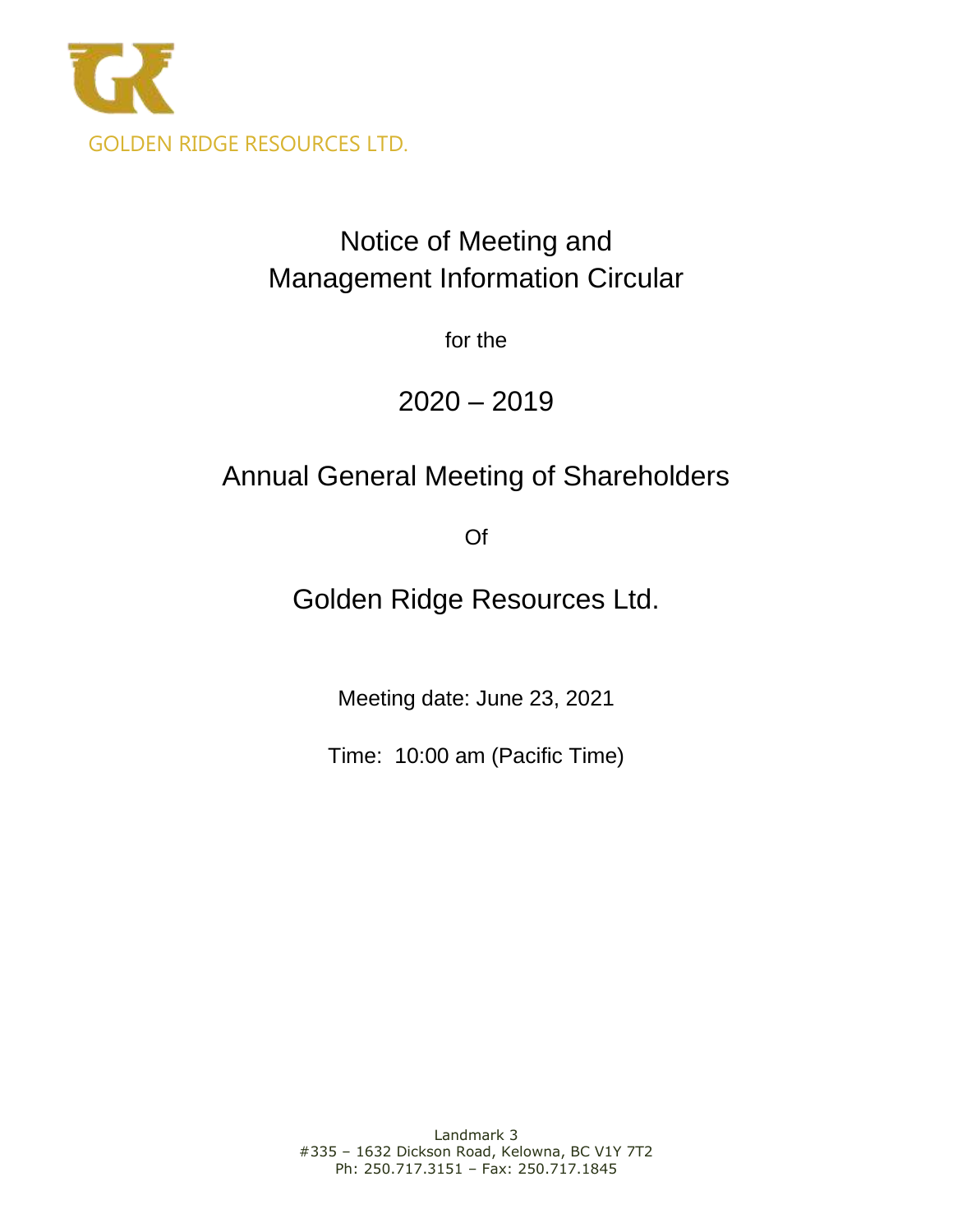

# **NOTICE OF ANNUAL GENERAL MEETING OF SHAREHOLDERS**

**NOTICE IS HEREBY GIVEN** that the 2020 and 2019 Annual General Meeting (the "Meeting") of shareholders of **Golden Ridge Resources Ltd.** (the "Company") will be held at 335 – 1632 Dickson Avenue, Kelowna and by conference call on **Wednesday, June 23, 2021 at 10:00am** (Pacific Time) for the following purposes:

- 1. To receive and consider the audited consolidated financial statements of the Company for the financial years ended June 30, 2020 and June 30, 2019 together with the auditors' report;
- 2. To fix the number of Directors of the Company at four;
- 3. To elect Directors of the Company for the ensuing year;
- 4. To appoint SMYTHE LLP, as auditors of the Company for the ensuring year and to authorize the Directors of the Company to fix their renumeration;
- 5. To consider and, if thought fit, to pass an ordinary resolution to adopt and approve a rolling 10% stock option plan for the Company;
- 6. to consider and, if deemed advisable, to pass, with or without variation, a resolution of disinterested shareholders of the Corporation confirming and approving the grant of options pursuant to the new rolling stock option plan of the Company: and
- 7. To transact such other business that may properly come before the Meeting or any adjournment thereof.

The Meeting will be deemed to be held at the Company's head office located at 335 – 1632 Dickson Avenue Kelowna BC**, however Shareholders wishing to attend the Meeting by conference call may do so by using the following access numbers:**

**Conference Call Dial**‐**In Number: 1-877-385-4099**

**Access Code: 3360987#**

**Due to the continually evolving global COVID-19 public health emergency and in consideration of the health and safety of our Shareholders, colleagues and our broader community, the Meeting will be held in a virtual meeting format only despite the deemed location set forth above.** This means that Shareholders will not be able to attend the Meeting physically. A virtual-only meeting format is being adopted in response to the COVID-19 situation to enfranchise and give all Shareholders an equal opportunity to participate at the Meeting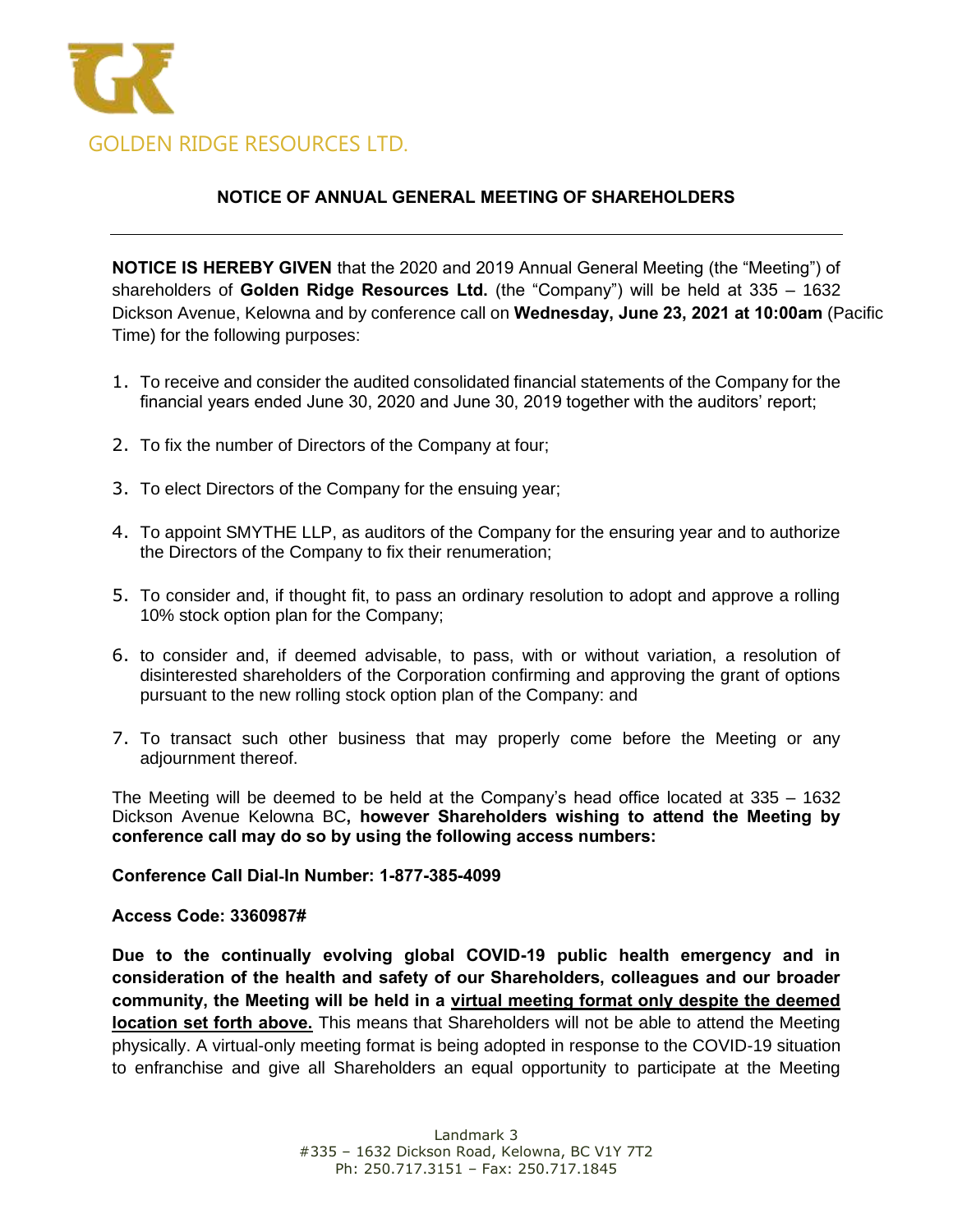

regardless of their geographic location or the particular constraints, circumstances or risks they may be facing as a result of COVID-19.

The Information Circular also provides additional information relating to the matters to be dealt with and voted upon at the Meeting and is deemed to form part of this Notice of Meeting. Please see the section heading "*Particulars of Matters to be Acted Upon*" in the Information Circular for full particulars.

#### **ALLSHAREHOLDERS ARE STRONGLY ENCOURAGED TO VOTE BY SUBMITTING THEIR COMPLETED FORM OF PROXY (OR VOTING INSTRUCTION FORM) PRIOR TO THE MEETING BY ONE OF THE MEANS DESCRIBED IN THE CIRCULAR ACCOMPANYING THIS NOTICE OF MEETING.**

All registered shareholders as at **May 17, 2021**, (the "**Record Date**") are entitled to attend and vote at the Meeting in person or by proxy. Shareholders who are unable to attend the Meeting in person are requested to date and sign the enclosed form of proxy and to return it to Computershare Investor Services Inc., **510 Burrard Street, 3rd Floor, Vancouver, British Columbia, V6C 3B9 (according to the instructions on the proxy)**, at least 48 hours (excluding Saturdays, Sundays and holidays) before the time for holding the Meeting, being **10:00 a.m. (Pacific time)** on **Monday, June 21, 2021,** unless the chairman of the Meeting elects to exercise his or discretion to accept proxies received subsequently. If a shareholder does not deliver a proxy in accordance with these instructions or to the presiding officer of the Meeting, then the shareholder will not be entitled to vote at the Meeting by proxy.

Non-registered shareholders as at the Record Date who receive this notice and accompanying information circular from their broker or other intermediary should complete and return the proxy or voting instruction form (in accordance with the instructions provided with it. Completed voting instruction forms must be received at least 48 hours (excluding Saturdays, Sundays and holidays) before the time for holding the Meeting, being **10:00 a.m. (Pacific time)** on **Monday, June 21, 2021**, unless the chairman of the Meeting elects to exercise his or discretion to accept proxies received subsequently. Failure to do so may result in the shares of the non-registered Shareholders not being eligible to be voted at the Meeting. An information circular, a form of proxy and voting instruction form accompany this Notice of Meeting.

DATED at Kelowna, British Columbia, this 18<sup>th</sup> day of May 2021.

# **BY ORDER OF THE BOARD OF DIRECTORS**

*"Michael Blady"*

**\_\_\_\_\_\_\_\_\_\_\_\_\_\_\_\_\_\_\_\_\_\_\_\_\_\_\_\_ Michael Blady President and CEO**

Landmark 3 #335 – 1632 Dickson Road, Kelowna, BC V1Y 7T2 Ph: 250.717.3151 – Fax: 250.717.1845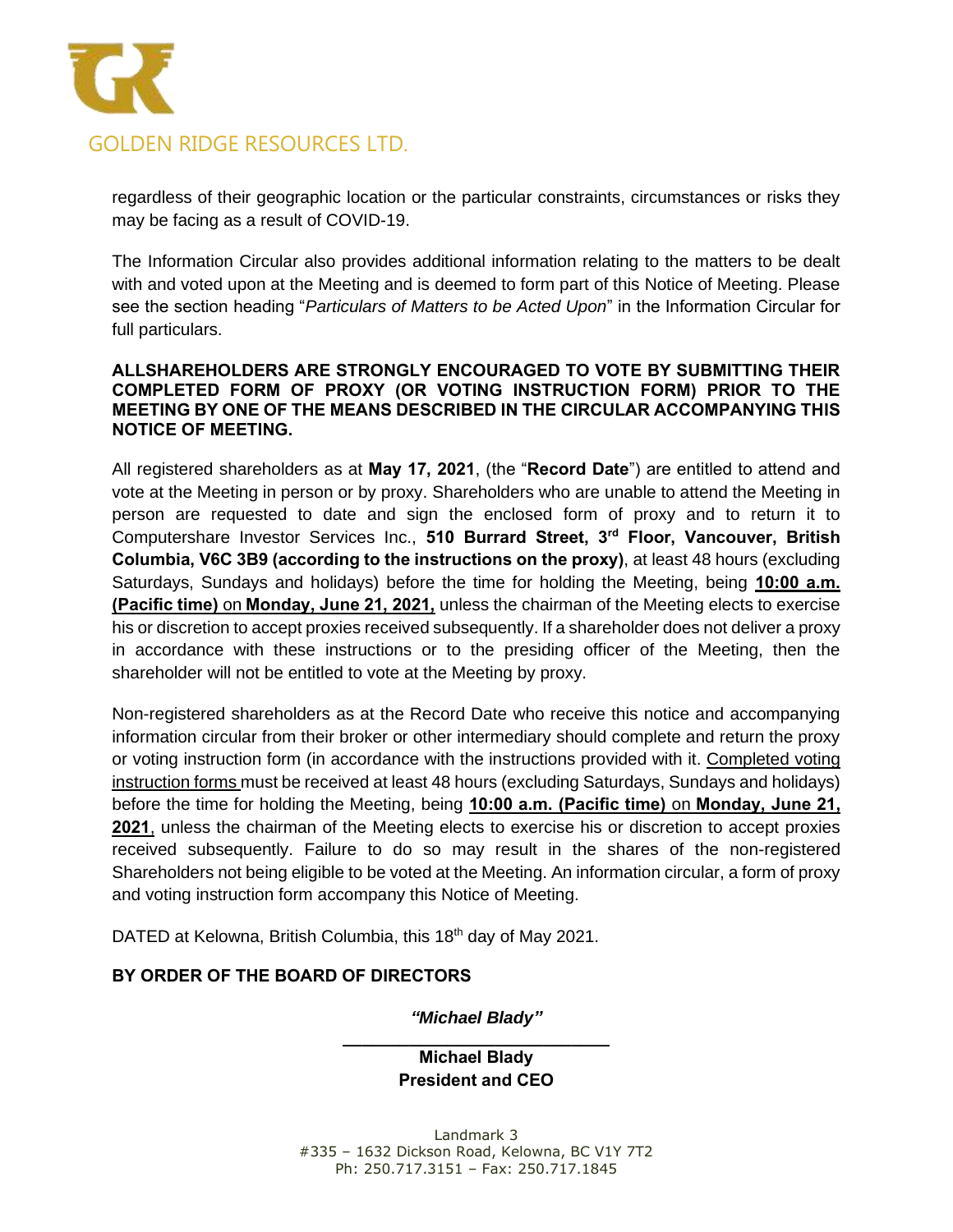

# **MANAGEMENT INFORMATION CIRCULAR**

(as at and dated May 18, 2021, unless indicated otherwise)

This management information circular (the "**Circular**") is furnished in connection with the solicitation of proxies and voting instructions forms ("**VIFs**") by the management of Golden Ridge Resources Ltd. (the "**Company**") for use at the 2020 and 2019 annual general meeting (the "**Meeting**") of shareholders of the Company (the "**Shareholders**") (and any adjournment thereof) to be held on Wednesday, June 23, 2021 at the time and place and for the purposes set forth in the accompanying notice of meeting (the "**Notice**"). **Shareholders wishing to attend the Meeting by conference call may do so by using the following access numbers: Conference Call Dial**‐**In Number: 1-877-385-4099** - **Access Code: 3360987#.**

# **MAILING OF INFORMATION CIRCULAR**

This Information Circular is being mailed together with a notice of meeting, request card and proxy or voting instruction form (collectively, the "Meeting Materials"), in accordance with applicable laws, except to those shareholders who requested the information to be delivered by electronic mail. We are not sending Meeting Materials using the 'Notice and Access' procedures available under NI 54-101 in respect of this Meeting. If you are a shareholder and you wish to receive the Company's annual financial statements and/or interim financial statements and the accompanying management's discussion and analysis ("MD&A") thereon, please complete and return the request card included in the Meeting Materials.

# **CURRENCY EXCHANGE RATES**

Financial information contained in this Circular is in Canadian Dollars unless otherwise indicated.

# **GENERAL PROXY INFORMATION**

#### **Solicitation of Proxies**

Solicitation will be primarily by mail, but some proxies and VIFs may be solicited personally or by telephone by regular employees or directors of the Company at a nominal cost. The cost of solicitation by management of the Company will be borne by the Company. We have arranged for Intermediaries to forward the Meeting materials to Beneficial Shareholders held of record by those Intermediaries and we may reimburse the Intermediaries for their reasonable fees and disbursements in that regard.

# *Completion and Voting of Proxies and VIF's*

We are holding the Meeting in a virtual only format this year out of an abundance of caution to proactively deal with the potential issues arising from the unprecedented public health impact of COVID-19 and to limit and mitigate risks to the health and safety of our communities, shareholders, employees, directors and other stakeholders. All shareholders will have an opportunity to listen to the Meeting, and registered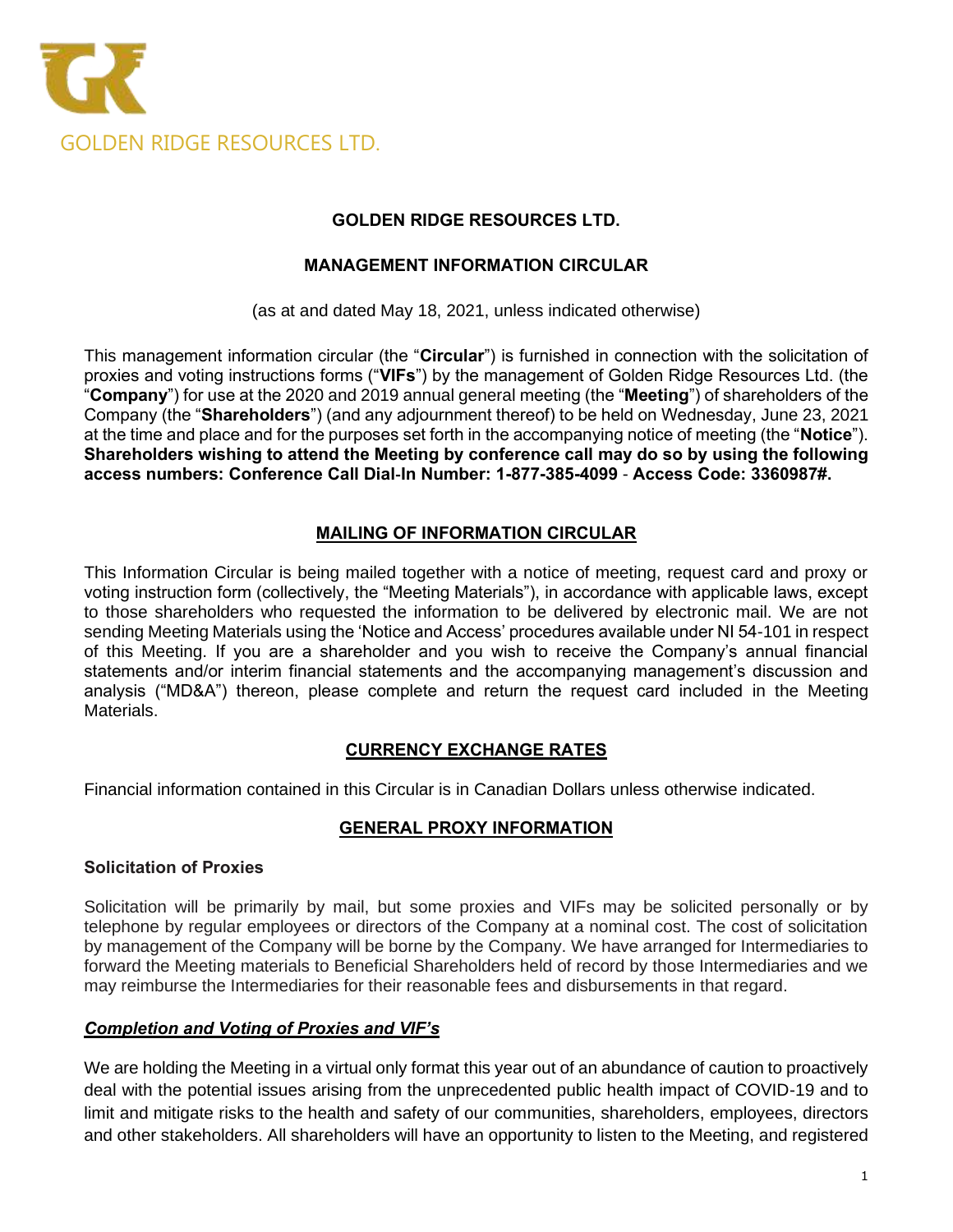

Shareholders and duly appointed proxy holders will be permitted to ask questions and vote at the Meeting by calling into the meeting using the dial-in information provided below regardless of their geographic location.

There are different ways to submit your voting instructions, depending on whether you are a registered or beneficial Shareholder. You may vote before the Meeting by completing your form of proxy or voting instruction form ("**VIF**") in accordance with the instructions provided therein. Beneficial Shareholders should also carefully follow all instructions provided by their intermediaries to ensure that their Common Shares are voted at the Meeting.

If you attend the Meeting via teleconference, it is important that you are connected to the teleconference call at all times during the Meeting in order to vote when required. It is your responsibility to ensure connectivity for the duration of the Meeting. You should allow ample time to check into the Meeting and complete any related procedures as directed.

# **Registered Shareholders**

You are a registered Shareholder if you have your Common Shares registered in your name.

Registered Shareholders and duly appointed proxy holders will be able to attend, participate and vote at the Meeting by calling **1-877-385-4099** - **Access Code: 3360987#** and instructions will be provided as to how Shareholders entitled to vote at the Meeting may participate and vote at the Meeting.

You will be asked to provide your proxy control number (the "**Control Number**") for account validation when requested. The Control Number for registered Shareholders is located on the form of proxy or in the email notification that you received.

If, as a Registered Shareholder, you decide to vote your Common Shares at the Meeting, you will be revoking any and all previously submitted proxies for the Meeting. If you do not wish to revoke a previously submitted proxy, you will not be able to vote at the Meeting.

If, as a registered Shareholder, you are using your Control Number to participate in the Meeting and you wish to revoke any and all previously submitted proxies for the Meeting you will be provided the opportunity to vote by ballot on the matters put forth at the Meeting. If you do not wish to revoke a previously submitted proxy, you will not be able to participate at the Meeting.

Registered Shareholders who wish to appoint a third-party proxy holder to represent them at the Meeting **must submit their duly completed proxy form or VIF and register the proxy holder. See** "**Voting by Proxy" below.** You do not have to complete the proxy form if you want to attend the Meeting live via teleconference and vote directly at the Meeting.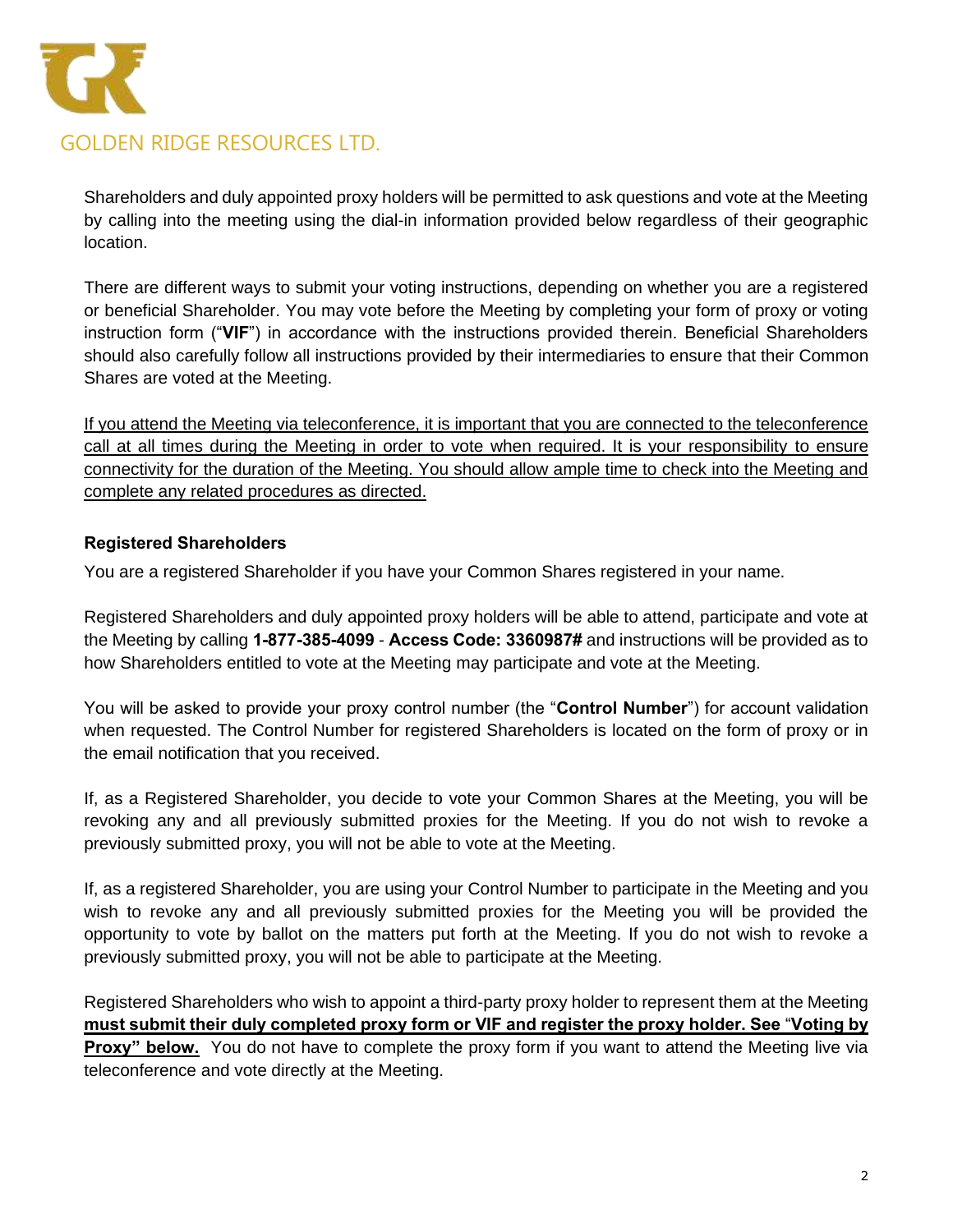

# **APPOINTMENT AND REGISTRATION OF PROXYHOLDER**

The purpose of a proxy is to designate persons who will vote the proxy on a Shareholder's behalf in accordance with the instructions given by the Shareholder in the proxy. The persons whose names are printed in the enclosed form of proxy are officers or directors of the Company (the "**Management Designees**").

**A Shareholder has the right to appoint a person other than a Management Designee, to represent the Shareholder at the Meeting by striking out the names of the Management Designees and inserting the desired person's name in the blank space provided in the enclosed form of proxy or by executing a proxy in a form similar to the enclosed form. A proxyholder need not be a Shareholder.**

# **VOTING BY PROXY**

**Only registered Shareholders as of the Record Date or duly appointed proxyholders are permitted to vote at the Meeting.** Shares represented by a properly executed proxy will be voted or be withheld from voting on each matter referred to in the Notice of Meeting in accordance with the instructions of the Shareholder on any ballot that may be called for and if the Shareholder specifies a choice with respect to any matter to be acted upon, the Shares will be voted accordingly.

**If a Shareholder does not specify a choice and the Shareholder has appointed one of the Management Designees as proxyholder, the Management Designee will vote in favour of the matters specified in the Notice of Meeting and in favour of all other matters proposed by management at the Meeting.**

**The enclosed form of proxy also gives discretionary authority to the person named therein as proxyholder with respect to amendments or variations to matters identified in the Notice of the Meeting and with respect to other matters which may properly come before the Meeting.** At the date of this Information Circular, management of the Company knows of no such amendments, variations or other matters to come before the Meeting.

If a registered Shareholder who has a proxy attends the virtual Meeting and accepts the terms and conditions when entering the Meeting online, any votes cast by such Shareholder on a ballot during the Meeting will be counted and the previously submitted proxy will be disregarded. If registered Shareholders DO NOT wish to revoke all previously submitted proxies, they should not accept the terms and conditions, in which case such registered Shareholders can only enter the Meeting as a guest.

# **COMPLETION AND RETURN OF PROXY**

Completed proxies must be sent by mail or fax to the Company's registrar and transfer agent, Computershare Investor Services Inc., at its offices at **510 Burrard Street, 3rd Floor, Vancouver, British Columbia, V6C 3B9 or by fax at 1-866-249-7775 in Canada and the United States, and 001-416-263- 9524 outside of Canada and the United States (according to the instructions on the form of proxy)**,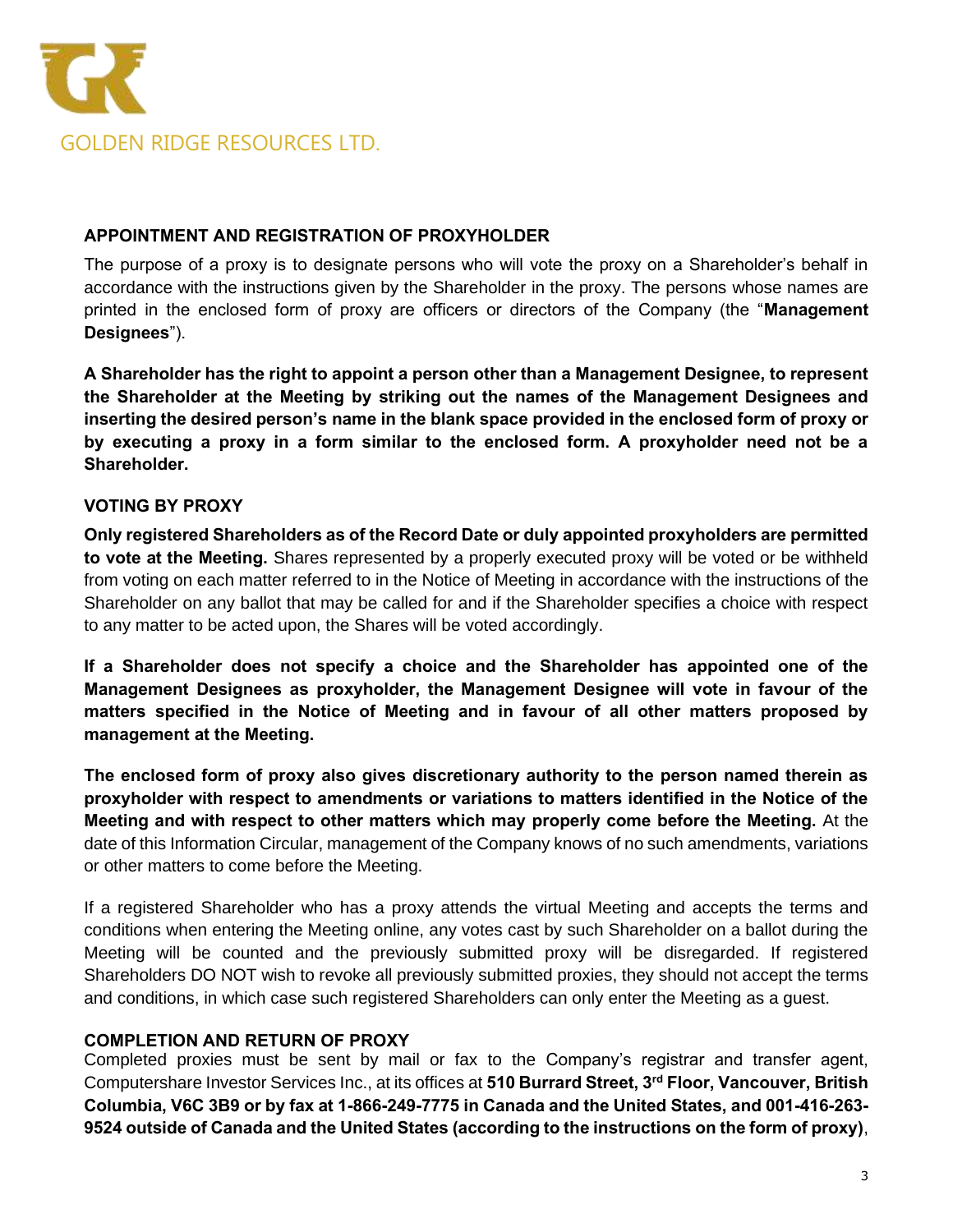

not later than forty-eight (48) hours, excluding Saturdays, Sundays and holidays, prior to the time of the Meeting, unless the chairman of the Meeting elects to exercise his discretion to accept proxies received subsequently. **You may also vote on the Internet or by telephone.** 

**In all cases, all proxies must be received and all proxyholders must be registered before 10:00 a.m. (Pacific Time) on Monday June 21, 2021, or in the case of adjournment or postponement of the Meeting, not less than 48 hours excluding Saturdays, Sundays and holidays, prior to the time of the Meeting.**

# **NON-REGISTERED HOLDERS**

**Only Shareholders whose names appear on the records of the Company as the registered holders of Shares or duly appointed proxyholders are permitted to vote at the Meeting.** Most Shareholders of the Company are "non-registered" Shareholders because the Shares they own are not registered in their names but instead registered in the name of a nominee such as a brokerage firm through which they purchased the Shares; bank, trust company, trustee or administrator of self-administered RRSP's, RRIF's, RESP's and similar plans; or clearing agency such as The Canadian Depository for Securities Limited (a "**Nominee**"). If you purchased your Shares through a broker, you are likely a non-registered holder.

In accordance with securities regulatory policy, the Company has distributed copies of the Meeting materials, being the Notice of Meeting, this Information Circular and the form of proxy, to the Nominees for distribution to non-registered holders.

Nominees are required to forward the Meeting materials to non-registered holders to seek their voting instructions in advance of the Meeting. Shares held by Nominees can only be voted in accordance with the instructions of the non-registered holder. The Nominees often have their own form of proxy, mailing procedures and provide their own return instructions. If you wish to vote by proxy, you should carefully follow the instructions from the Nominee in order to ensure that your Shares are voted at the Meeting.

If you, as a non-registered holder, wish to vote at the Meeting in person, you should appoint yourself as proxyholder by writing your name in the space provided on the request for voting instructions or proxy provided by the Nominee and return the form to the Nominee in the envelope provided. Do not complete the voting section of the form as your vote will be taken at the Meeting.

Non-registered holders who have not objected to their Nominee disclosing certain ownership information about themselves to the Company are referred to as "non-objecting beneficial owners" ("**NOBOs**"). Those non-registered holders who have objected to their Nominee disclosing ownership information about themselves to the Company are referred to as "objecting beneficial owners" ("**OBOs**").

In accordance with the requirements of National Instrument 54-101 – *Communication with Beneficial Owners of Securities of a Reporting Issuer* ("**NI 54-101**") of the Canadian Securities Administrators, the Company has elected to send the Meeting materials directly to NOBOs.

If the Company or its agent has sent these materials directly to you (instead of through a Nominee), your name and address and information about your holdings of securities have been obtained in accordance with applicable securities regulatory requirements from the Nominee holding on your behalf. By choosing to send these materials to you directly, the Company (and not the Nominee holding on your behalf) has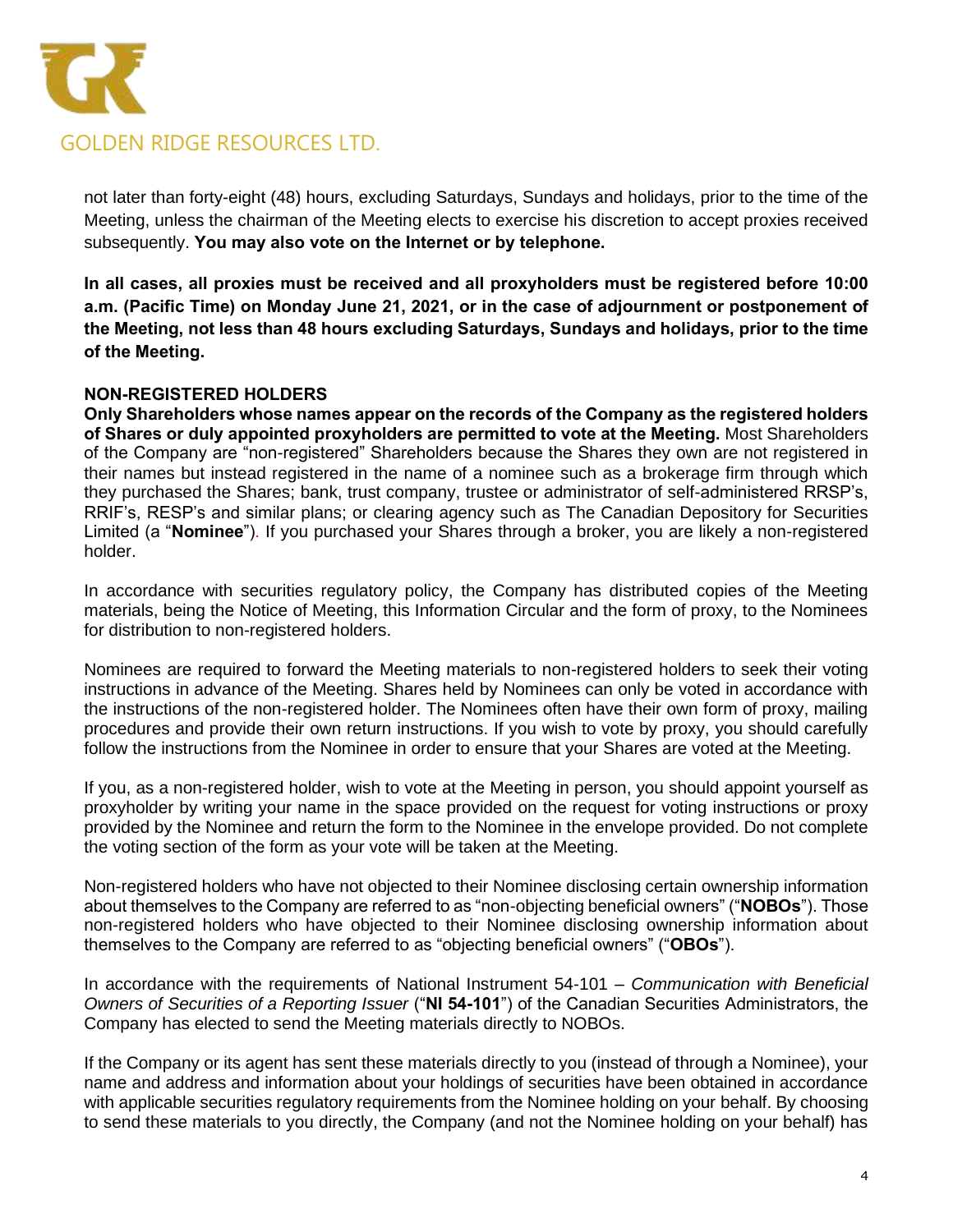

assumed responsibility for (i) delivering these materials to you and (ii) executing your proper voting instructions.

**United States Beneficial Owners**: To attend and vote at the virtual meeting, you must first obtain a valid legal proxy from your broker, bank or other agent and then register in advance to attend the Meeting.

Follow the instructions from your broker, bank or other agent included with these proxy materials, or contact your broker, bank or other agent to request a legal proxy form. After first obtaining a valid legal proxy from your broker, bank or other agent, to then register to attend the Meeting, you must submit a copy of your legal proxy to Computershare Investor Services Inc. at the following e-mail address: [uslegalproxy@computershare.com.](mailto:uslegalproxy@computershare.com)

The Company does not intend to pay for Nominees to deliver the Meeting materials and Form 54-101F7 – *Request for Voting Instructions Made by Intermediary* to OBOs. As a result, OBOs will not receive the Meeting materials unless their Nominee assumes the costs of delivery.

The Company is not sending the Meeting materials to Shareholders using "notice-and-access", as defined under NI 54-101.

#### **Revocation of Proxies**

In addition to revocation in any other manner permitted by law, a Shareholder, his attorney authorized in writing or, if the Shareholder is a corporation, a corporation under its corporate seal or by an officer or attorney thereof duly authorized, may revoke a proxy by instrument in writing, including a proxy bearing a later date. The instrument revoking the proxy must be deposited at the registered office of the Company, at any time up to and including the last business day preceding the date of the Meeting, or any adjournment thereof, or with the chairman of the Meeting on the day of the Meeting or to Computershare Investor Services Inc. at its offices at 510 Burrard Street, 3<sup>rd</sup> Floor, Vancouver, British Columbia, V6C 3B9, or by fax at 1-866-249-7775 in Canada and the United States, and 001-416-263-9524 outside of Canada and the United States.

Beneficial Shareholders who wish to revoke a VIF or a waiver of the right to receive proxy-related materials should contact their Intermediaries for instructions.

#### **INTEREST OF CERTAIN PERSONS OR COMPANIES IN MATTERS TO BE ACTED UPON**

No director or executive officer of the Company, nor any person who has held such a position since the beginning of the last completed financial year of the Company, nor any nominee for election as a director of the Company, nor any associate or affiliate of the foregoing persons, has any substantial or material interest, direct or indirect, by way of beneficial ownership of securities or otherwise, in any matter to be acted on at the Meeting other than the election of directors described herein.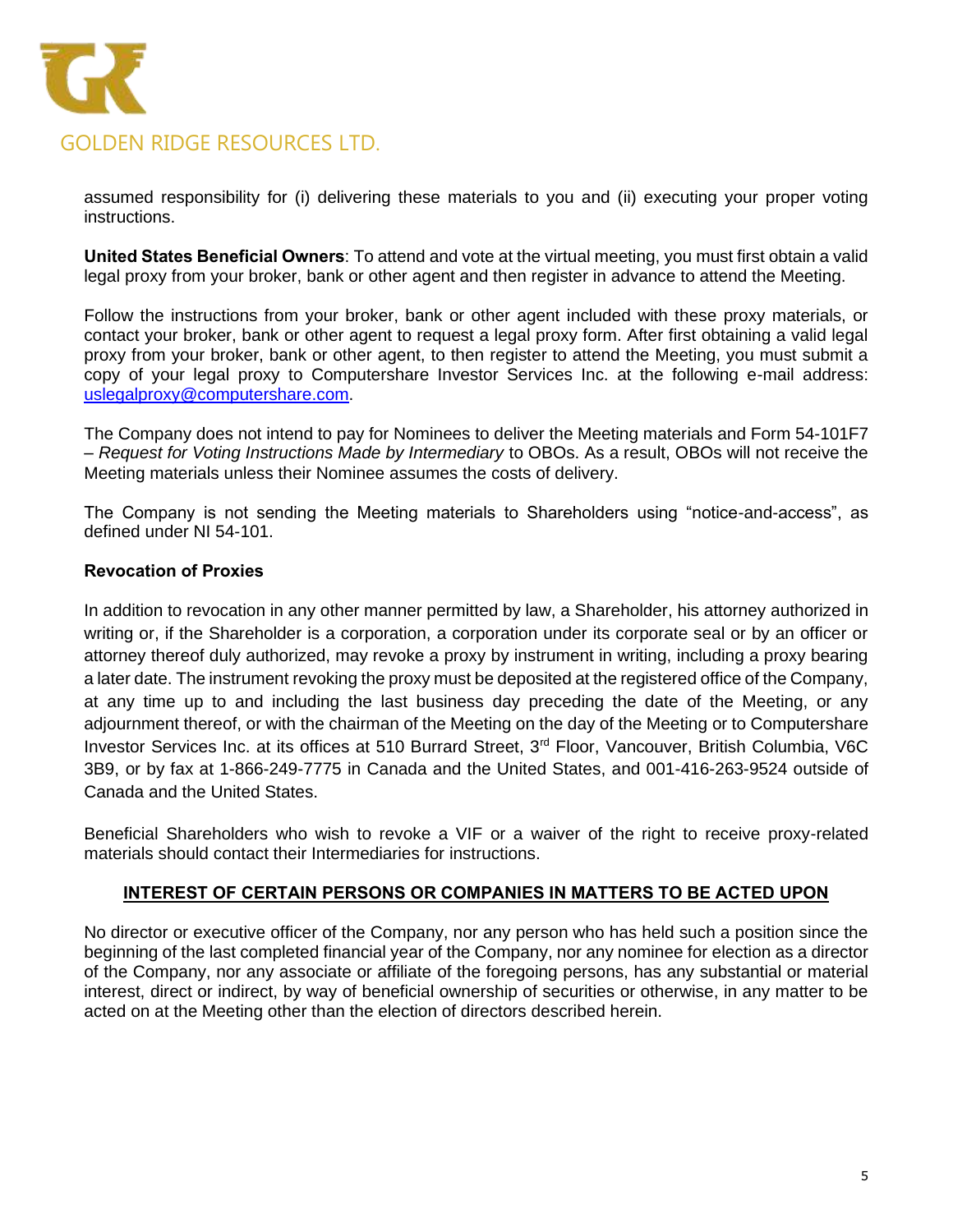

# **RECORD DATE AND QUORUM**

The articles of the Company (the "**Articles**") provide that a quorum for the transaction of business at a meeting of Shareholders is two persons who are, or represent by Proxy, Shareholders holding in the aggregate, at least five (5%) percent of the issued Common Shares entitled to be voted at the Meeting. Unless otherwise noted, a simple majority of the votes cast at the Meeting (in person or by Proxy) is required in order to pass the resolutions referred to in the accompanying Notice.

# **VOTING SECURITIES AND PRINCIPAL HOLDERS THEREOF**

The Company has an authorized capital of an unlimited number of Common Shares without par value. As at the date of this Circular, 42,021,361 Common Shares without par value were issued and outstanding, each such Common Share carrying the right to one (1) vote at the Meeting. The record date has been fixed in advance by the directors of the Company at May 17, 2021 for the purpose of determining those Shareholders entitled to receive notice of, and to vote at the Meeting.

To the knowledge of the directors and senior officers of the Company, there are no persons who beneficially own, directly or indirectly, or exercise control or direction over, voting securities carrying more than 10% of the voting rights attached to the voting securities of the Company.

# **PARTICULARS OF OTHER MATTERS TO BE ACTED UPON**

# **Number and Election of Directors**

The Board presently consists of five directors. Management is nominating four individuals to stand for election as directors at the Meeting. It is proposed that the number of directors to be elected at the Meeting for the ensuing year be fixed at four.

The term of office of each of the present directors expires at the Meeting. Management of the Company proposes to nominate the persons named below for election as directors of the Company at the Meeting. In accordance with the Articles of the Company, each director elected will hold office until the next annual general meeting of the members of the Company or until their successor is duly elected or appointed, unless such office is earlier vacated in accordance with the Articles or such director becomes disqualified to act as a director pursuant to the British Columbia *Business Corporations Act* ("BCBCA").

#### **Except where authority to vote on the Election of Directors is withheld, unless otherwise indicated, the named proxyholders will vote FOR the election of each of the proposed nominees set forth above as directors of the Company.**

The following table and notes thereto sets forth the name of each person proposed to be nominated by management for election as a director, the municipality in which he is ordinarily resident, all offices of the Company now held by him, the period of time for which he has been a director of the Company, and the number of Shares beneficially owned by him, directly or indirectly, or over which he exercises control or direction, as at the date hereof: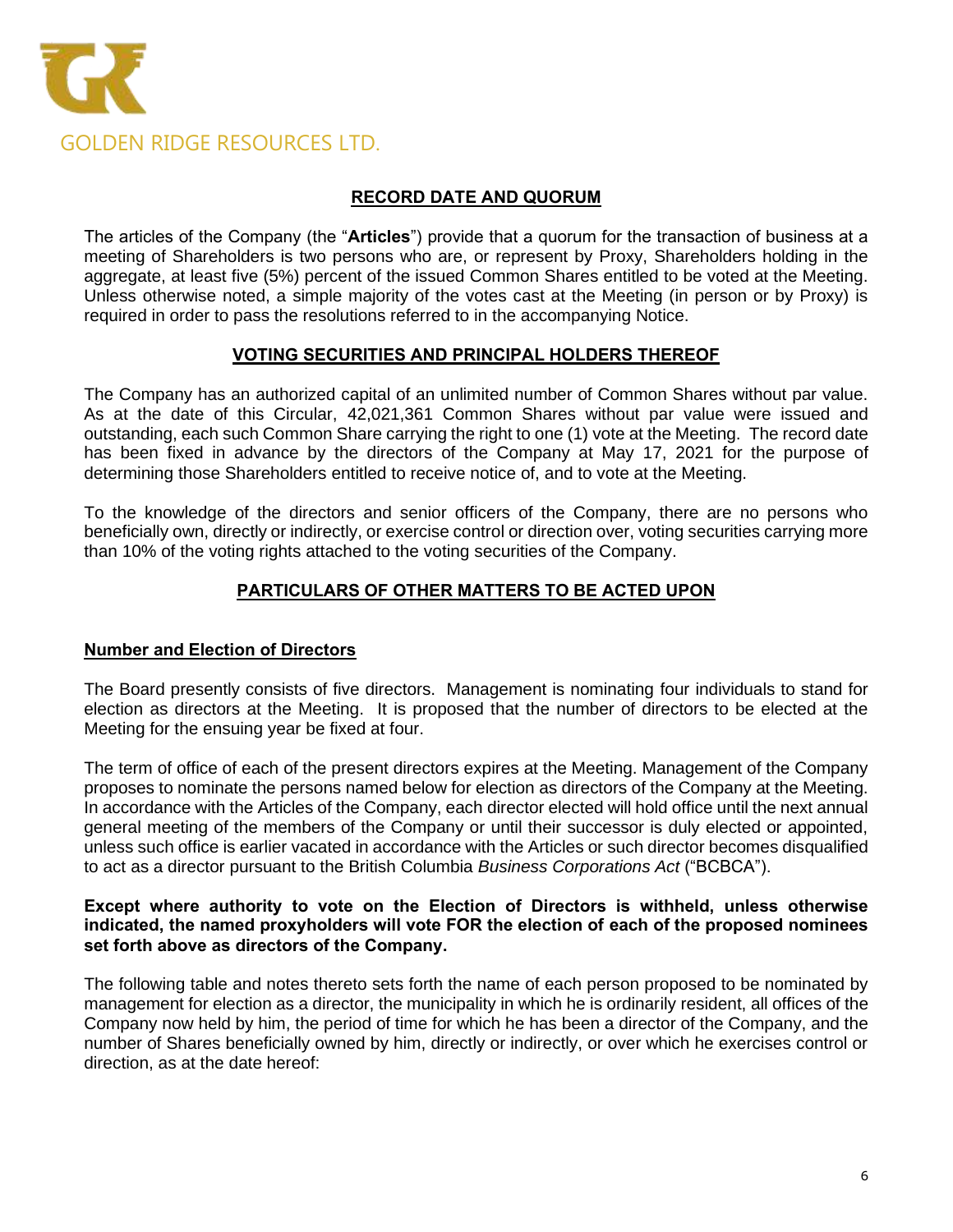

| Name and Address of         |                                    |                       | Number of                      |
|-----------------------------|------------------------------------|-----------------------|--------------------------------|
| Nominee and Present         | Principal Occupation<br>During     |                       | Approximate                    |
| Position with Company       | the Last Five Years                | <b>Director Since</b> | Voting Securities <sup>1</sup> |
| <b>Michael Blady</b>        | Principal of Ridgeline             | September<br>7,       | 2,536,867                      |
| British Columbia,           | <b>Exploration Services; Vice</b>  | 2017                  |                                |
| Canada                      | <b>President and Director GTEC</b> |                       |                                |
| President, CEO and Director | Holdings Ltd.; Director Carlyle    |                       |                                |
|                             | Commodities Corp.; and             |                       |                                |
|                             | <b>Director Ridgeline Minerals</b> |                       |                                |
|                             | Corp.                              |                       |                                |
| Duane $Lo2$                 | <b>Chartered Professional</b>      | January 17, 2019      | 120,000                        |
| British Columbia,           | Accountant, Principal, Kaman       |                       |                                |
| Canada, Director            | Capital Corp since 2015; CFO       |                       |                                |
|                             | Entrée Resources Ltd; CFO          |                       |                                |
|                             | Element 29 Resources Inc.,         |                       |                                |
|                             | and CFO and Director               |                       |                                |
|                             | Ridgeline Minerals Corp.           |                       |                                |
| Lawrence Nagy <sup>2</sup>  | Geologist; President, CEO,         | 7,<br>September       | 370,000                        |
| British Columbia,           | Director Damara Gold Corp.;        | 2017                  |                                |
| Canada                      | Director and/or Technical          |                       |                                |
| <b>Director</b>             | Advisor to several listed,         |                       |                                |
|                             | public and private exploration     |                       |                                |
|                             | companies                          |                       |                                |
| William F. Lindqvist $2$    | Director Damara Gold Corp.;        | 7,<br>September       | 253,333                        |
| California,                 | Director and/or Technical          | 2017                  |                                |
| <b>USA</b>                  | Advisor to several listed,         |                       |                                |
| <b>Director</b>             | public and private exploration     |                       |                                |
|                             | companies                          |                       |                                |

1 Voting securities beneficially owned, directly or indirectly, or over which control or direction is exercised.

2 Denotes member of the audit committee.

**Management is not presently aware that any of the nominees will be unwilling to serve as a director if elected but in the event that, prior to the Meeting, any vacancies occur in the slate of nominees submitted herewith, the enclosed form of proxy confers discretionary authority upon the persons named therein to vote for the election of any other eligible person designated by the Board, unless instructions have been given to refrain from voting with respect to the election of directors.** 

#### *Corporate Cease Trade Orders, Bankruptcies, Penalties, Sanctions or Individual Bankruptcies*

To the knowledge of the Company, no proposed director:

a) is at the date of this Circular, or has been, within 10 years before the date of this Circular, a director, chief executive officer or chief financial officer of any company (including the Company) that: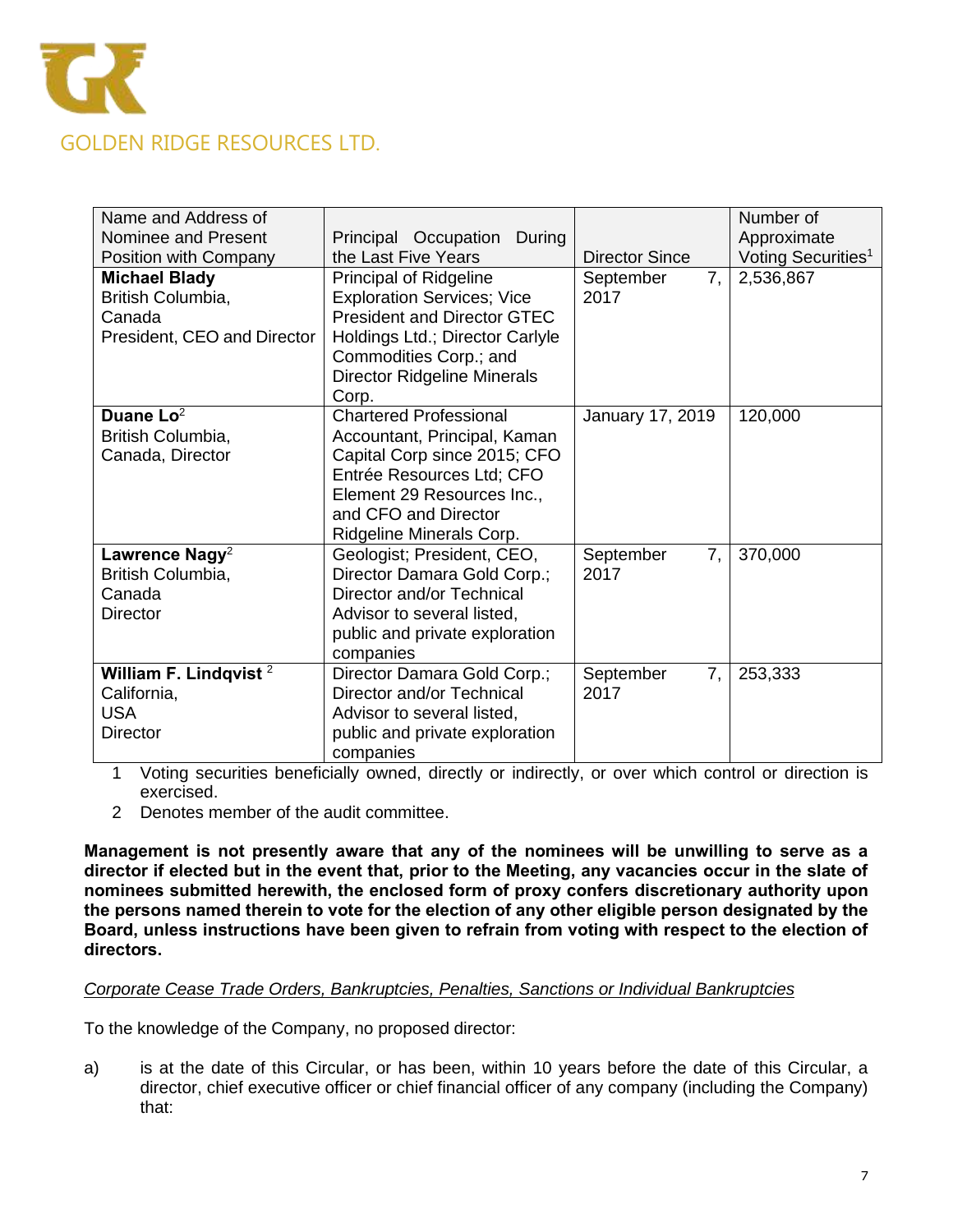

- (i) was subject, to a cease trade or similar order or an order that denied the relevant company access to any exemptions under securities legislation, that was in effect for a period of more than 30 consecutive days (collectively, an "Order"); when such Order was issued while the person was acting in the capacity of a director, chief executive office or chief financial officer of the relevant company; or
- (ii) was subject to an Order for that was issued after such person ceased to be a director, chief executive officer or chief financial officer of the relevant company, and which resulted from an event that occurred while that person was acting in the capacity as director, chief executive office or chief financial officer of the relevant company; or
- b) is, as at the date of this Circular, or has been within 10 years before the date of the Circular, a director or executive officer of any company (including Golden Ridge) that, while that person was acting in that capacity, or within a year of that person ceasing to act in that capacity, became bankrupt, made a proposal under any legislation relating to bankruptcy or insolvency or was subject to or instituted any proceedings, arrangement or compromise with creditors or had a receiver, receiver manager or trustee appointed to hold its assets; or
- c) has, within the 10 years before the date of this Circular, become bankrupt, made a proposal under any legislation relating to bankruptcy or insolvency, or become subject to or instituted any proceedings, arrangement or compromise with creditors, or had a receiver, receiver manager or trustee appointed to hold the assets of the proposed director; or
- d) has been subject to any penalties or sanctions imposed by a court relating to securities legislation or by a securities regulatory authority or has entered into a settlement agreement with a securities regulatory authority; or
- e) has been subject to any penalties or sanctions imposed by a court or regulatory body that would likely be considered important to a reasonable securityholder in deciding whether to vote for a proposed director.

The board of directors has not appointed an executive committee.

As the Company is a reporting company the directors of the Company are required to elect from their number an audit committee. **Duane Lo, William Lindqvist and Lawrence Nagy** are the three directors to be elected by the Board to the audit committee for the ensuing year. Messer's Lo and Lindqvist are considered to be independent members of the audit committee. Mr. Nagy is considered an independent director however does not meet the additional independence requirement for the audit commit as during the year ended June 30, 2019, consulting fees were paid to 43983 Yukon Inc., a company controlled by Mr. Nagy. Therefore Mr. Nagy is considered non-independent. The Board does not believe this to interfere with Mr. Nagy's ability to exercise his independent judgement.

# **Appointment of Auditor**

The persons named in the enclosed instrument of proxy intend to vote for the appointment of Smythe LLP, Chartered Accountants ("Smythe"), as the Company's auditor until the next annual general meeting of shareholders at remuneration to be fixed by the Board.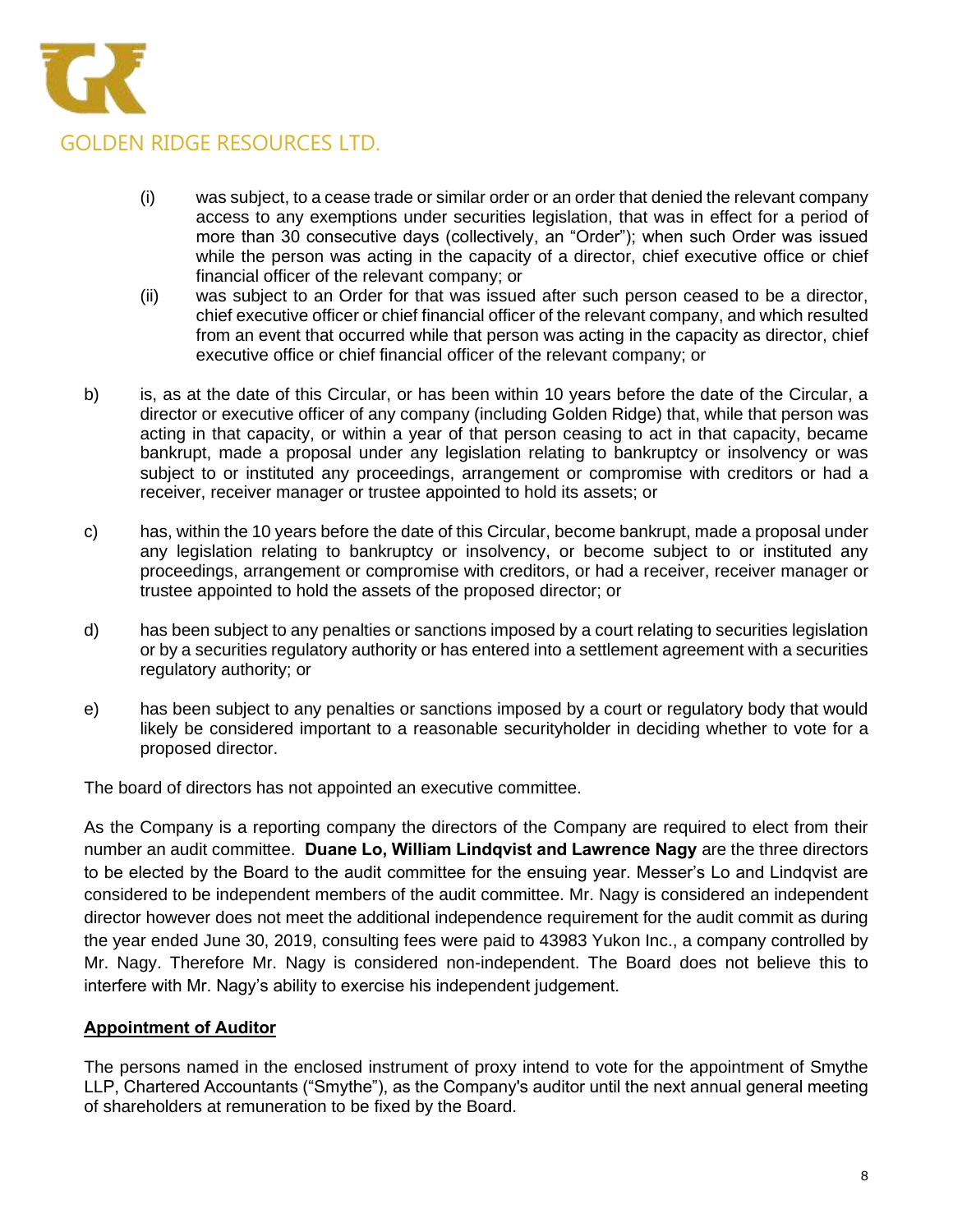

Management recommends that the shareholders of the Company approve the appointment of Smythe as auditor for the Company.

**Unless instructions are given to abstain from voting with regard to the appointment of the Auditors, it is the intention of management nominees to vote FOR the appointment of Smythe as auditors of the Company.** 

#### **Ratification and Approval of Stock Option Plan**

The Company has a rolling stock option plan (the "Plan"), which makes a total of 10% of the issued and outstanding shares of the Company available for issuance thereunder. The Company's Plan was most recently approved by the shareholders at the last annual general meeting held on July 3, 2019. In accordance with policy 4.4 of the Exchange (the "Exchange"), all rolling stock option plans, such as the Company's requires the approval of the shareholders of the Company on an annual basis.

The purpose of the Plan is to allow Golden Ridge to grant options to directors, officers, employees, management employee and consultants ("Eligible Person"), as additional compensation, and as an opportunity to participate in the success of Golden Ridge. The granting of such options is intended to align the interests of such Eligible Persons with that of the shareholders.

The Plan provides that, subject to the requirements of the Exchange, the aggregate number of securities reserved for issuance, set aside and made available for issuance under the Plan may not exceed 10% of the issued and outstanding shares of the Company at the time of granting of options (including all options granted by the Company to date). The number of Common Shares which may be reserved in any 12 month period for issuance to any one individual upon exercise of all stock options held by that individual may not exceed 5% of the issued and outstanding Common Shares of the Company at the time of the grant. The number of Common Shares which may be reserved in any 12 month period for issuance to any one consultant may not exceed 2% of the issued and outstanding Common Shares and the maximum number of Common Shares which may be reserved in any 12 month period for issuance to all persons engaged in investor relations activities may not exceed 2% of the issued and outstanding Common Shares of the Company. The Plan provides that options granted to any person engaged in investor relations activities will vest in stages over 12 months with no more than ¼ of the stock options vesting in any three month period.

The Plan will be administered by the Board or a special committee of directors, either of which will have full and final authority with respect to the granting of all stock options thereunder. Stock options may be granted under the Plan to such Eligible Persons, as the board of directors may from time to time designate.

The exercise price of any stock options granted under the Plan shall be determined by the Board but may not be less than the market price of the Common Shares on the Exchange on the date of the grant (less any discount permissible under Exchange rules). The term of any stock options granted under the Plan shall be determined by the Board at the time of grant but, subject to earlier termination in the event of termination or in the event of death, the term of any stock options granted under the Plan may not exceed ten years. Options granted under the Plan are not to be transferable or assignable other than by will or other testamentary instrument or pursuant to the laws of succession. Subject to certain exceptions, in the event that an Eligible Person ceases to be an Eligible Person, in relation to the Company, stock options granted to such Eligible Person under the Plan will expire 90 days after such individual or entity ceases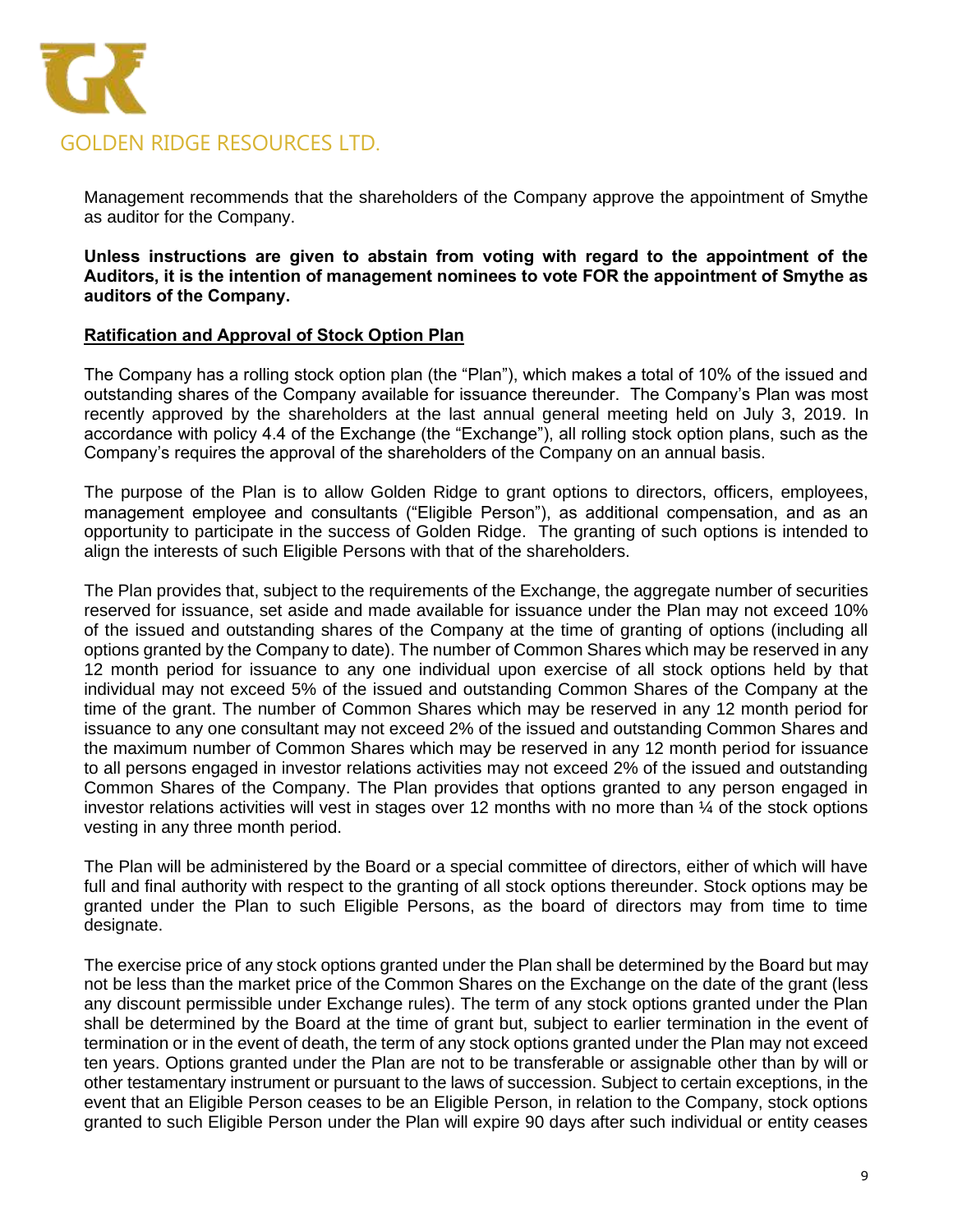

to act in that capacity in relation to the Company, or such later date as may be reasonably determined by the Board, notwithstanding such later date may not exceed 12 months from the date the Eligible Person ceased to be and Eligible Person.

Stock options granted to optionees engaged in investor relations activities on behalf of the Company expire 30 days after such optionees cease to perform such investor relations activities for the Company. In the event of death of an option holder, options granted under the Plan expire one year from the date of the death of the option holder.

The full text of the Plan will be available for review at the Meeting and will be supplied free of charge to Shareholders upon written request made directly to the Company at its registered head office located at 335 – 1632 Dickson Avenue, Kelowna BC V1Y 7T2 Attention: President and CEO.

Accordingly, at the Meeting, Golden Ridge shareholders will be asked to pass an ordinary resolution ratifying the Plan. All Golden Ridge shareholders present at the Meeting, whether in person or by proxy, will be entitled to vote on such resolution as follows:

#### *Shareholder Approval of Stock Option Plan*

"RESOLVED, as an ordinary resolution that:

- 1. the adoption of the Company's Stock Option Plan be ratified, confirmed and approved, subject to acceptance by the Exchange;
- 2. the Company be authorized to grant stock options pursuant and subject to the terms and conditions of the Plan at any time to a maximum of 10% of the issued and outstanding shares of the Company on the applicable grant date;
- 3. the Board of Directors be authorized on behalf of the Company to make any amendments to the Stock Option Plan as may be required by regulatory authorities, without further approval of the Shareholders of the Company, in order to ensure adoption of the Stock Option Plan; and
- 4. any one or more directors and officers of the Company be authorized and directed to perform all such acts and deeds and things and execute, under seal of the Company or otherwise, all such documents, agreements and other writings as may be required to give effect to the true intent of these resolutions."

**Unless otherwise instructed, the person named in the enclosed proxy or voting instruction form intend to vote such proxy or voting instruction form in favour of the approval of the Plan. The directors of the Company recommend that shareholders vote in favour of the approval of the Plan. To be adopted, this resolution is required to be passed by the affirmative vote of a majority of the votes cast on the resolution.**

# **Other Business**

While management of the Company is not aware of any business other than that mentioned in the Notice of Meeting to be brought before the Meeting for action by the shareholders, **it is intended that the proxies hereby solicited will be exercised upon any other matter or proposal that may properly**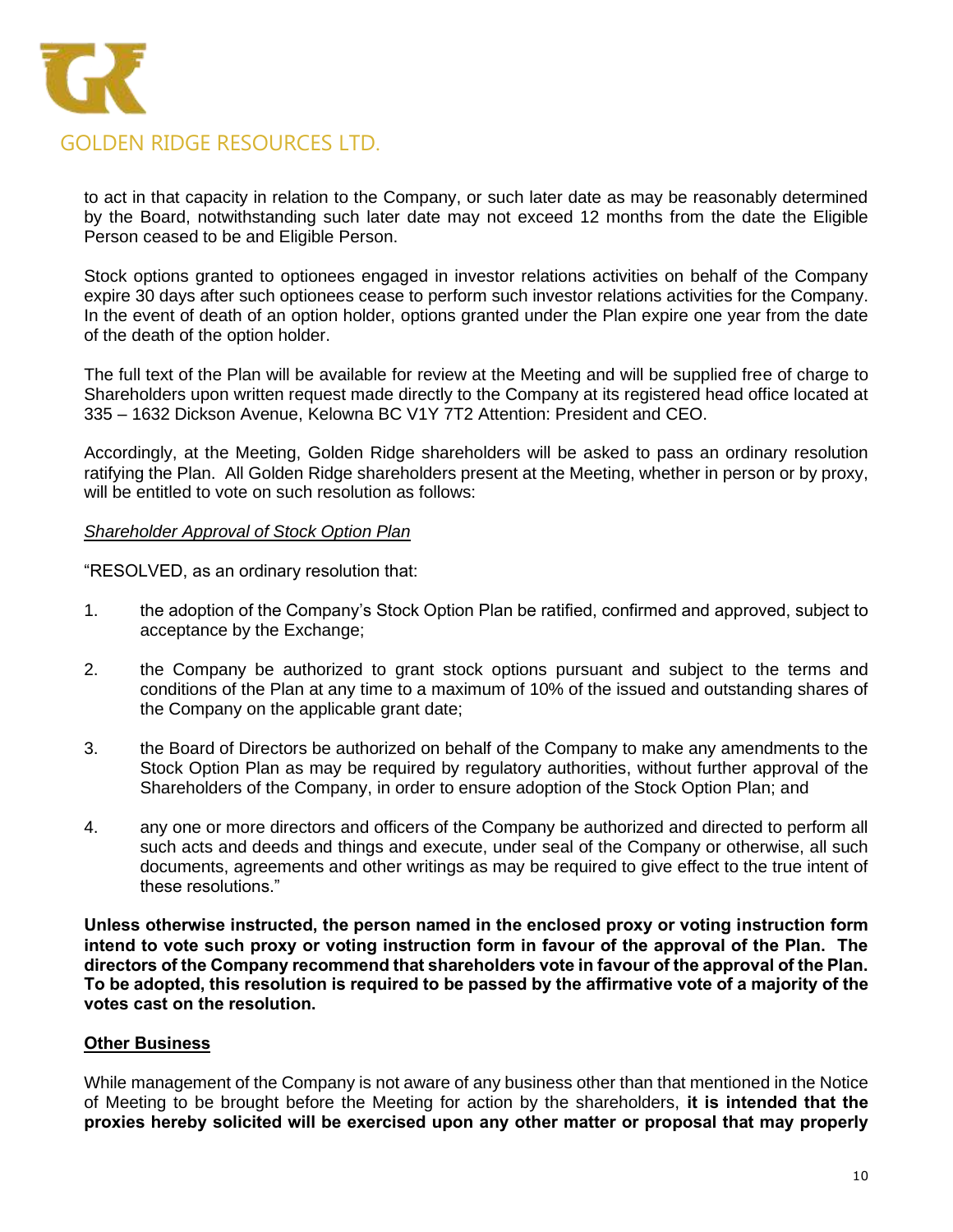

**come before the Meeting, or any adjournment thereof, in accordance with the discretion of the persons authorized to act thereunder.**

# **GENERAL STATEMENT OF EXECUTIVE COMPENSATION – Venture Issuers**

For the purpose of this Statement of Executive Compensation:

**"Company"** means Golden Ridge Resources Ltd.;

**"compensation securities"** includes stock options, convertible securities, exchangeable securities and similar instruments including stock appreciation rights, deferred share units and restricted stock units granted or issued by the company or one of its subsidiaries for services provided or to be provided, directly or indirectly, to the company or any of its subsidiaries;

**"external management company"** includes a subsidiary, affiliate or associate of the external management company;

"**NEO**" or "**named executive officer**" means each of the following individuals:

- (a) each individual who, in respect of the Company, during any part of the most recently completed financial year, served as chief executive officer ("**CEO**"), including an individual performing functions similar to a CEO;
- (b) each individual who, in respect of the Company, during any part of the most recently completed financial year, served as chief financial officer ("**CFO**"), including an individual performing functions similar to a CFO;
- (c) in respect of the Company and its subsidiaries, the most highly compensated executive officer other than the individuals identified in paragraphs (a) and (b) at the end of the most recently completed financial year whose total compensation was more than \$150,000 for that financial year; and
- (d) each individual who would be a named executive officer under paragraph (c) but for the fact that the individual was not an executive officer of the Company, and was not acting in a similar capacity, at the end of that financial year.

During the financial year ended June 30, 2020 and 2019 the Company had two Named Executive Officers ("NEO") being:

- a) Michael Blady, President and CEO of the Company; and
- b) Terese Gieselman, CFO and Secretary of the Company.

"**underlying securities"** means any securities issuable on conversion, exchange or exercise of compensation securities.

*All currency references herein are expressed in Canadian Dollars unless otherwise specified.*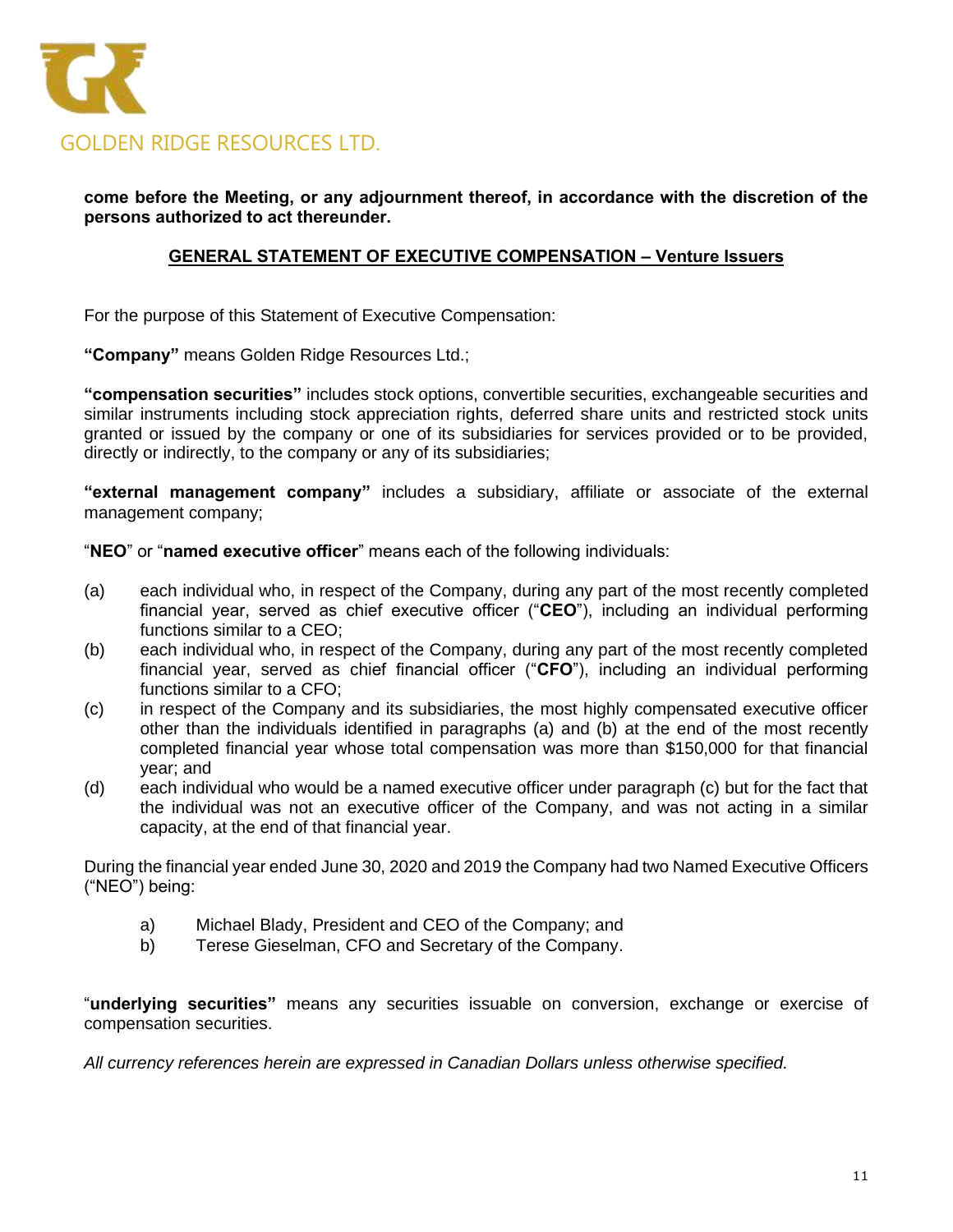

# **Director and Neo Compensation**

# *Director and NEO compensation, excluding options and compensation securities*

The following table sets forth all compensation for the two most recently completed financial years being June 30, 2020 and June 30, 2019, paid, payable, awarded, granted, given, or otherwise provided, directly or indirectly, by the Company or its subsidiary, to each NEO and director of the Company, in any capacity, including, for greater certainty, all plan and non-plan compensation, direct and indirect pay, remuneration, economic or financial award, reward, benefit, gift or perquisite paid, payable, awarded, granted, given or otherwise provided to the NEO or a director of the Company for services provided and for services to be provided, directly or indirectly, to the Company or its subsidiary.

| <b>Table of Compensation Excluding Compensation Securities</b> |                    |                                                                   |                        |                                          |                                |                                              |                              |
|----------------------------------------------------------------|--------------------|-------------------------------------------------------------------|------------------------|------------------------------------------|--------------------------------|----------------------------------------------|------------------------------|
| Name and<br><b>Principal Position</b>                          | Year<br>June<br>30 | Salary,<br>consulting<br>fee, retainer<br>or<br>commission<br>(3) | <b>Bonus</b><br>( \$ ) | Committee<br>or meeting<br>fees<br>( \$) | Value of<br>Perquisites<br>(3) | Value of all<br>other<br>compensation<br>(3) | Total<br>Compensation<br>(3) |
| Michael Blady <sup>1</sup><br>President and                    |                    |                                                                   |                        |                                          |                                |                                              |                              |
| CEO                                                            | 2020               | 90,0001                                                           | Nil                    | Nil                                      | Nil                            | Nil                                          | 90,000                       |
| Director                                                       | 2019               | 90,0001                                                           | Nil                    | Nil                                      | Nil                            | Nil                                          | 90,000                       |
| Terese                                                         | 2020               | 49,553 <sup>2</sup>                                               | Nil                    | Nil                                      | Nil                            | 15,4433                                      | 64,996                       |
| Gieselman <sup>2</sup>                                         | 2019               | 69,263 <sup>2</sup>                                               | Nil                    | Nil                                      | Nil                            | $32,163^3$                                   | 101,426                      |
| <b>CFO &amp; Secretary</b>                                     |                    |                                                                   |                        |                                          |                                |                                              |                              |
| Lawrence Nagy <sup>4</sup>                                     | 2020               | 30,0004                                                           | Nil                    | Nil                                      | Nil                            | Nil                                          | 30,000                       |
| <b>Director</b>                                                | 2019               | 37,6254                                                           | Nil                    | Nil                                      | Nil                            | Nil                                          | 37,625                       |
| Duane Lo                                                       | 2020               | Nil                                                               | Nil                    | Nil                                      | Nil                            | Nil                                          | Nil                          |
| <b>Director</b>                                                | 2019               | Nil                                                               | Nil                    | Nil                                      | Nil                            | Nil                                          | Nil                          |
| Elston Johnson                                                 | 2020               | Nil                                                               | Nil                    | Nil                                      | Nil                            | Nil                                          | Nil                          |
| Director                                                       | 2019               | Nil                                                               | Nil                    | Nil                                      | Nil                            | Nil                                          | Nil                          |
| William Lindqvist                                              | 2020               | Nil                                                               | Nil                    | Nil                                      | Nil                            | Nil                                          | Nil                          |
| Director                                                       | 2019               | Nil                                                               | Nil                    | Nil                                      | Nil                            | Nil                                          | Nil                          |

# **NOTES:**

- 1 Consulting fees were paid or accrued to Michael Blady for his services as President and CEO through Tank Enterprises a company controlled by Mr. Blady (*See External Management Companies for further details).*
- 2 Consulting fees were paid or accrued to Terese Gieselman for her services as CFO and Corporate Secretary through Minco Corporate Management Inc. ("Minco"), (*See External Management Companies for further details)*;
- 3 Other compensation includes fees for administration, accounting and employment services provided to the Company by Minco personnel (*See External Management Companies)*;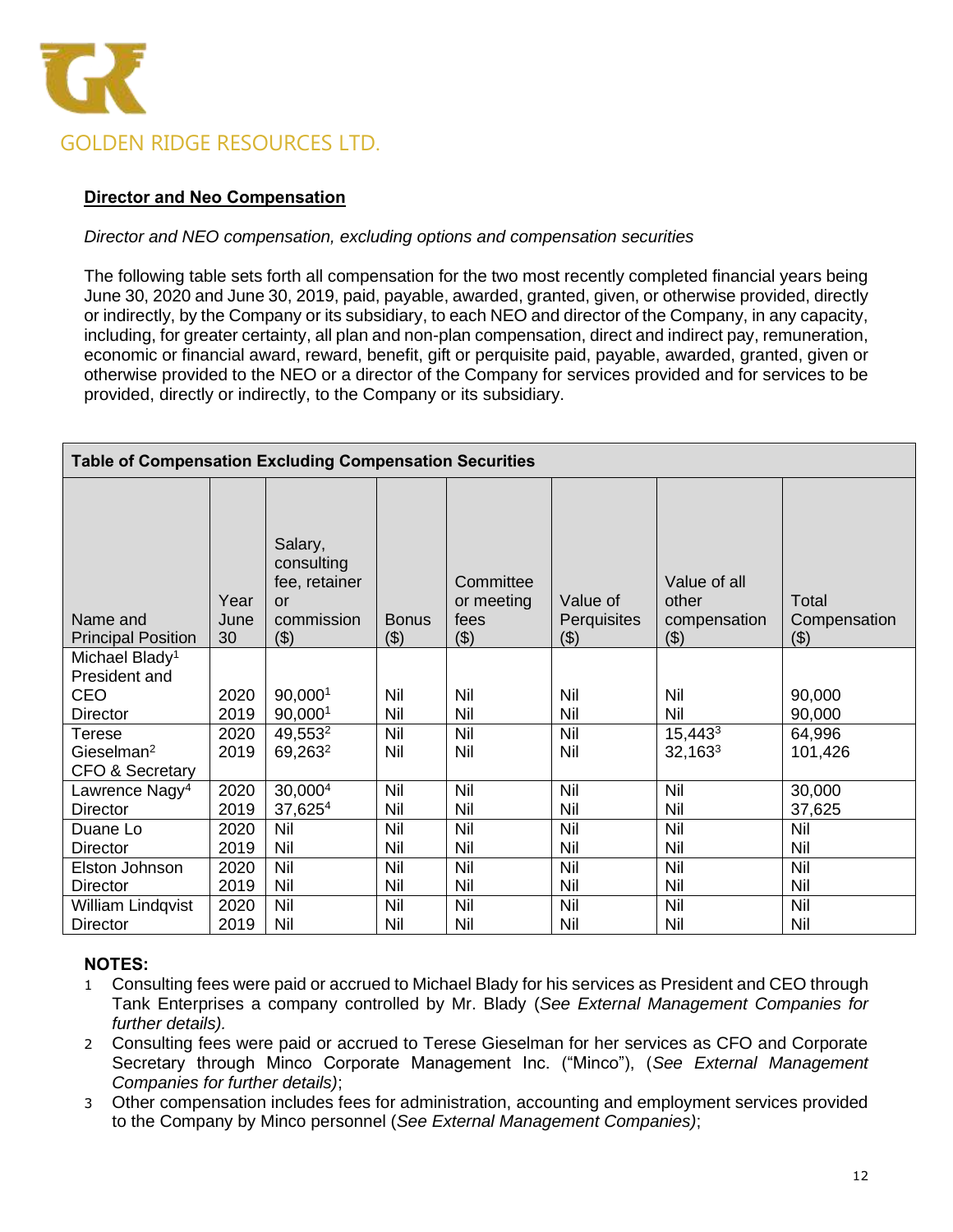

4 Consulting fees were paid or accrued to Larry Nagy a director of the Company for corporate services through 43983 Yukon Inc. ("43983").

# *External Management Companies*

The Company retained the services of Michael Blady, through his management company, Tank Enterprises at a rate of \$8,500 per month effective October 1, 2020 (2019 - \$7,500). Tank Enterprises is a private company controlled by Christopher Bogart, the President and CEO of the Company.

The Company retained the services of Terese Gieselman, through her management company, Minco Company at a rate of \$85 per hour effective January 1, 2020 (2019 - \$75). Minco is a private company wholly owned by Terese Gieselman, the CFO and Corporate Secretary of the Company. Administration and accounting service fees are billed at \$50 - \$65 per hour.

#### **Compensation Securities Table**

During the most recently completed financial year June 30, 2020 there were no options granted to NEO's and directors.

| Name and Position                                            | Type of<br>compensation<br>security | Number of<br>compensation<br>securities, number<br>of underlying<br>securities and<br>percentage of<br>class <sup>1</sup> | Date of<br>Issue or<br>Grant | Issue,<br>conversion<br>or exercise<br>price | Closing<br>price of<br>security or<br>underlying<br>security<br>on the<br>date of<br>grant | Closing<br>price of<br>security or<br>underlying<br>security at<br>year end | Expiry date    |
|--------------------------------------------------------------|-------------------------------------|---------------------------------------------------------------------------------------------------------------------------|------------------------------|----------------------------------------------|--------------------------------------------------------------------------------------------|-----------------------------------------------------------------------------|----------------|
| Michael Blady <sup>1</sup><br>President and CEO<br>Director  | Stock Option                        | 50,000 (4%)<br>50,000 Shares<br>(0.26%)                                                                                   | Jan 17/2019                  | \$0.60                                       | \$0.60                                                                                     | \$0.90                                                                      | Jan<br>17,2024 |
| Terese Gieselman <sup>2</sup><br>CFO & Secretary<br>Director | Stock Option                        | 30,000 (2%)<br>30,000 Underlying<br>Shares (0.15%)                                                                        | Jan 17/2019                  | \$0.60                                       | \$0.60                                                                                     | \$0.90                                                                      | Jan<br>17,2024 |
| Elston Johnston $3$<br>Director                              | Stock Option                        | 15,000 (1%)<br>15,000 Underlying<br>Shares (0.08%)                                                                        | Jan 17/2019                  | \$0.60                                       | \$0.60                                                                                     | \$0.90                                                                      | Jan<br>17,2024 |
| Lawrence Nagy <sup>4</sup><br>Director                       | Stock Option                        | 30,000 (2%)<br>30,000 Underlying<br>Shares (0.15%)                                                                        | Jan 17/2019                  | \$0.60                                       | \$0.60                                                                                     | \$0.90                                                                      | Jan<br>17,2024 |
| William Lindqvist <sup>5</sup><br>Director                   | <b>Stock Option</b>                 | 30,000 (2%)<br>30,000 Underlying<br>Shares (0.15%)                                                                        | Jan 17/2019                  | \$0.60                                       | \$0.60                                                                                     | \$0.90                                                                      | Jan<br>17,2024 |
| Duane Lo <sup>6</sup><br>Director                            | Stock Option                        | 50,000 (4%)<br>50,000 Shares<br>(0.26%)                                                                                   | Jan 17/2019                  | \$0.60                                       | \$0.60                                                                                     | \$0.90                                                                      | Jan<br>17,2024 |

The following options were granted during the financial year ended June 30, 2019:

Percentages based on 1,229,000 options outstanding and 19,485,458 shares outstanding as at June 30, 2019 (on a post consolidated basis);

As at June 30, 2020 NEO's and Directors held the following options:

**1.** Mr. Blady held an aggregate of 240,000 options each of which are exercisable into one common share of the Company and all of which are fully vested. Of these, 90,000 are exercisable at \$0.75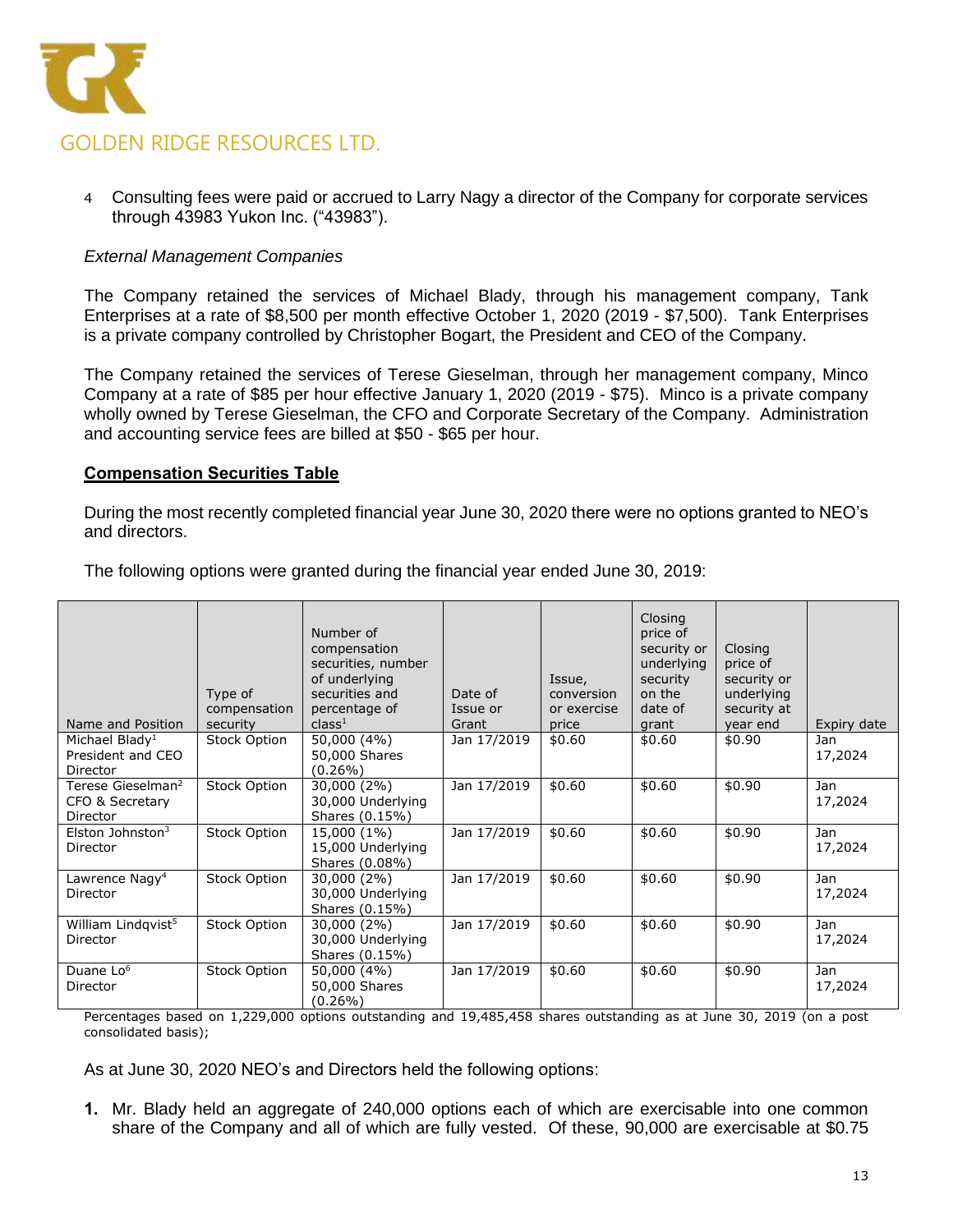

per share until October 17, 2022; 100,000 are exercisable at \$0.63 until April 5, 2023; and 50,000 are exercisable at \$0.60 until January 17, 2024.

- **2.** Minco held an aggregate of 155,000 options each of which are exercisable into one common share of the Company and all of which are fully vested. Of these, 55,000 are exercisable at \$0.75 per share until October 17, 2022; 30,000 are exercisable at \$0.63 until April 5, 2023; and 30,000 are exercisable at \$0.60 until January 17, 2024.
- **3.** Mr. Johnston held an aggregate of 47,000 options each of which are exercisable into one common share of the Company and all of which are fully vested. Of these, 2,000 are exercisable at \$3.00 until June 4, 2024; 20,000 are exercisable at \$0.75 per share until October 17, 2022; 10,000 are exercisable at \$0.63 until April 5, 2023; and 15,000 are exercisable at \$0.60 until January 17, 2024.
- **4.** Lawrence Nagy held an aggregate of 100,000 options each of which are exercisable into one common share of the Company and all of which are fully vested. Of these, 50,000 are exercisable at \$0.75 per share until October 17, 2022; 20,000 are exercisable at \$0.63 until April 5, 2023; and 30,000 are exercisable at \$0.60 until January 17, 2024.
- **5.** William Lindqvist held an aggregate of 100,000 options each of which are exercisable into one common share of the Company and all of which are fully vested. Of these, 50,000 are exercisable at \$0.75 per share until October 17, 2022; 20,000 are exercisable at \$0.63 until April 5, 2023; and 30,000 are exercisable at \$0.60 until January 17, 2024.
- **6.** Duane Lo held 50,000 options which are exercisable at \$0.60 until January 17, 2024 into one common share of the Company and all of which are fully vested.

*See Securities Authorized For Issuance Under Equity Compensation Plans for additional information.*

# **Exercise of Compensation Securities by Directors and NEO's**

During the most recently completed year end June 30, 2020 and June 30, 2019 there was no exercise of compensation securities by directors or NEO's.

# **Stock Option Plan**

The Company's Stock Option Plan provides that the maximum number of options eligible for issuance under the Plan is equal to 10% of the number of common shares of the Company outstanding from time to time. As required by the policies of the Exchange, as this plan is considered a "rolling plan" it requires approval by the shareholders of the Company on an annual basis, which will be sought at the Meeting. Refer to "Particulars of Other Matters to be Acted Upon – Ratification of Stock Option Plan" for further details.

# **Employment, consulting and management agreements**

Other than set out herein, the Company did not have any formal employment, management or consulting agreements under which compensation was provided during the most recently completed financial year or is payable in respect of services provided to the Company or any of its subsidiaries that were performed by a director or NEO.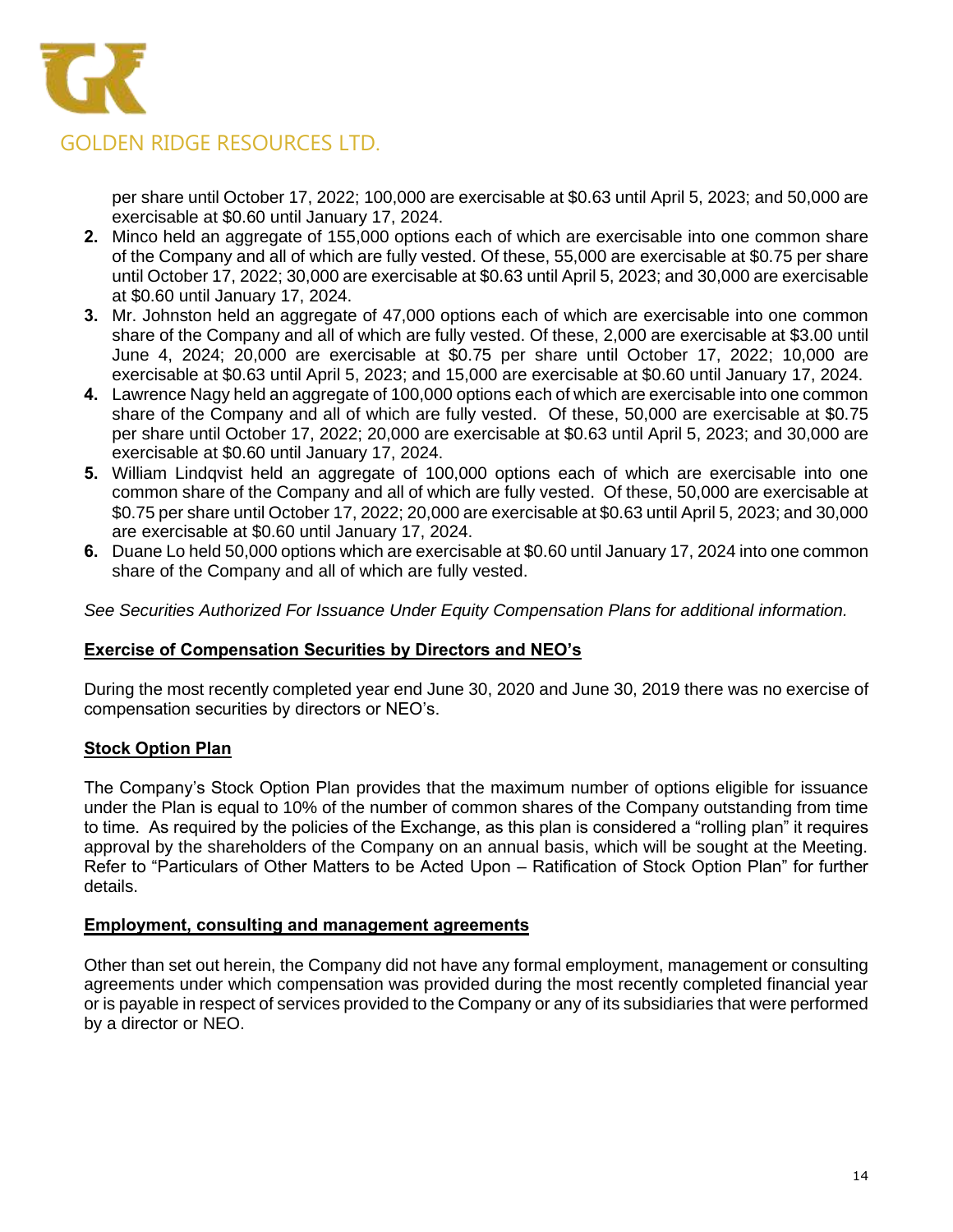

# **Termination and Change of Control Benefits**

The Company does not have any pension or retirement plan which is applicable to the NEOs. The Company has not provided compensation, monetary or otherwise, during the most recently completed financial year, to any person who now or previously has acted as an NEO of the Company, in connection with or related to the retirement, termination or resignation of such person, and the Company has provided no compensation to any such person as a result of a change of control of the Company. The Company is not party to any compensation plan or arrangement with a NEO resulting from the resignation, retirement or termination of employment of any such person.

There are no compensatory plans or arrangements between the Company and a NEO with respect to the resignation, retirement or other termination of employment of the NEO, a change of control of the Company or a change in the NEO's responsibilities following a change of control of the Company.

#### **Oversight and Description of Director and NEOs Compensation**

#### *Compensation Review Process*

The Company does not have a formal compensation program. The Company's officers in most cases are compensated based on a daily or fixed monthly, amounts and are paid indirectly through professional management and consulting companies in which they are owners, contractors or employees. In establishing fees or salaries for the Company's CEO, other executive officers and directors, consideration is given to salary ranges for comparable positions in similar size resource industry companies. Data for such comparisons is obtained from the evaluation of compensation against industry peers including those with a similar market capitalization, in the business of exploring similar minerals in similar jurisdictions, and from reviewing similar other companies' compensation information included in their information circulars. In setting salaries within competitive ranges, the Company considers performance related factors including the Company's overall results during the past year and its performance relative to a budgeted plan or stated objectives. Consideration also is given to an individual's contribution to the Company and the accomplishments of departments for which that officer has management responsibility, and the potential for future contributions to the Company.

In keeping with the relatively simple compensation structure adopted by most venture issuers, the Company's executive compensation for its executive officers has two primary components, cash compensation and incentive stock options.

#### *Compensation Risk Assessment and Mitigation*

Although the Company does not have formal policies specifically targeting risk-taking in a compensation context, the practice of management and the Board is to consider all factors relating to an executive officer's performance, including any risk mitigation efforts or excessive risk-taking, in determining compensation.

Under the Company's policies, executive officers and directors are not permitted to purchase financial instruments (including prepaid variable contracts, equity swaps, collars or units of exchange funds) that are designed to hedge or offset a decrease in market value of equity securities granted as compensation or held directly or indirectly by the executive officer or director.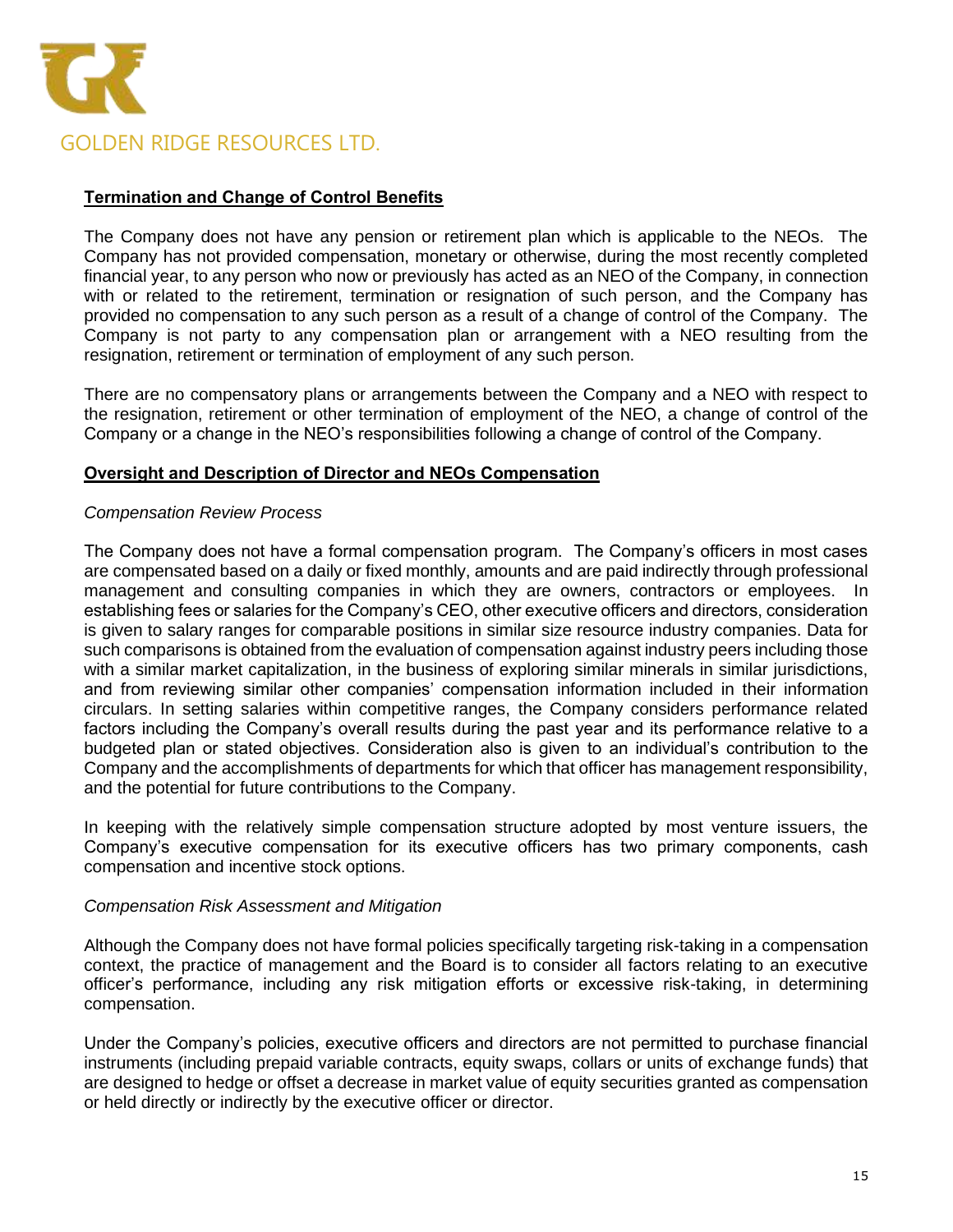

# *Elements of Executive Compensation Program*

The Company's compensation program consists of the following elements:

- (a) base salary or consulting fees;
- (b) bonus payments; and
- (c) equity participation through the Plan.

#### *Base Salary or Consulting Fees*

Base salary ranges for NEOs were initially determined upon review of salaries paid by other companies that are comparable in size to the Company.

In determining the base salary of a NEO, the Board considers the following factors:

- (a) the particular responsibilities related to the position;
- (b) salaries paid by other companies in the same industry, which were similar in size and stage of development as the Company;
- (c) the experience level of the NEO;
- (d) the amount of time and commitment which the NEO devotes to the Company; and
- (e) the NEO's overall performance and performance in relation to the achievement of corporate milestones and objectives.

#### *Bonus Payments*

Each of the NEOs, as well as all employees, are eligible for an annual bonus, payable in cash or through option-based compensation. The amount paid is based on the Board's assessment of the Company's performance for the year. Factors considered in determining bonus amounts include individual performance, financial criteria (such as cash management and share price performance) and operational criteria (such as significant acquisitions of mineral properties and the attainment of corporate milestones). The Company did not award any bonuses during its financial years ended June 30, 2020 and June 30, 2019.

#### *Equity Participation*

The Company currently offers equity participation in the Company through the Plan.

#### *Executive Compensation*

Except for the grant of Options to the NEOs and any compensation payable pursuant consulting fees incurred for the performance of duties by the CEO the CFO there are no additional arrangements under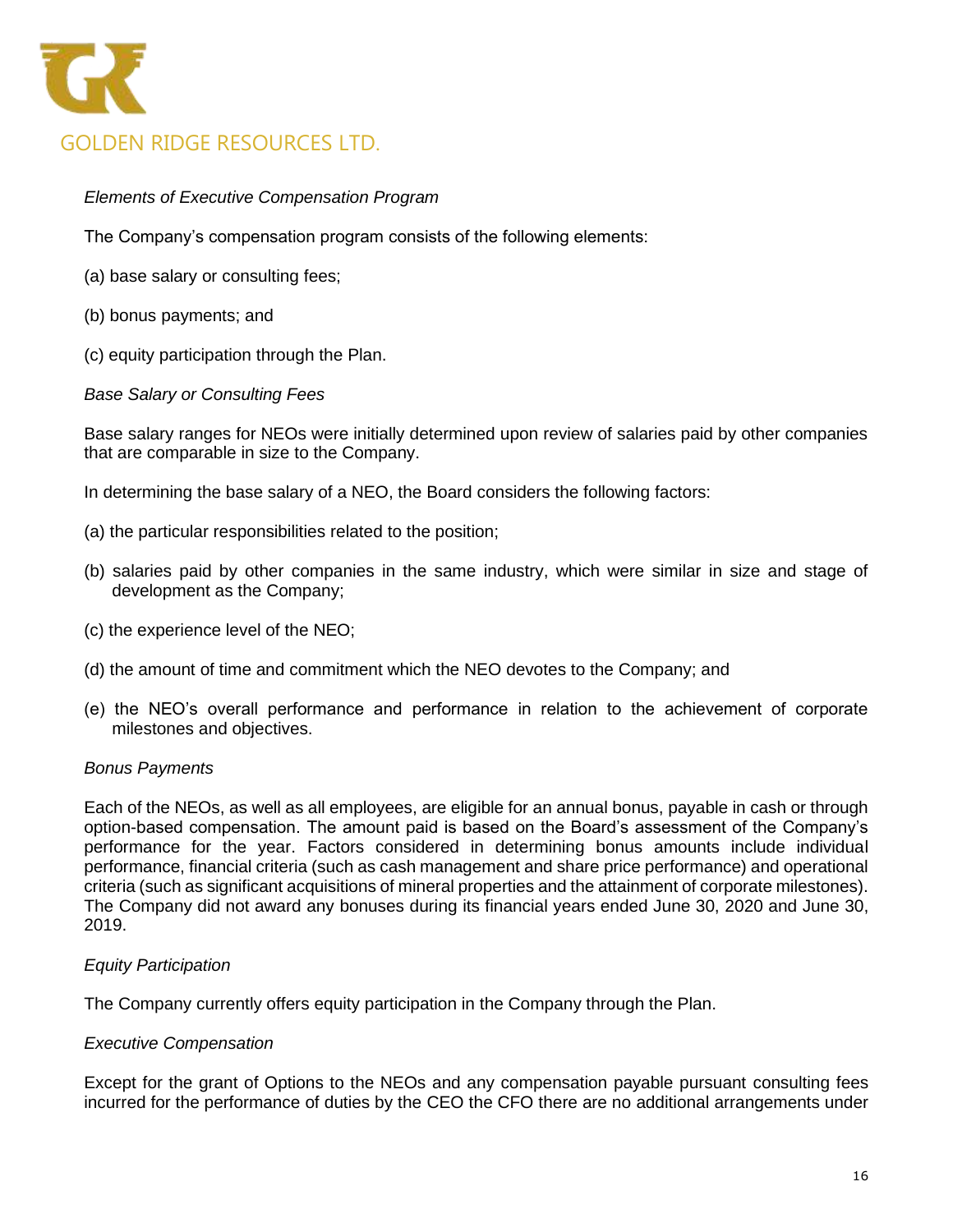

which NEOs were compensated by the Company during the two most recently completed financial years for their services in their capacity as NEOs, directors or consultants.

# *Director Compensation*

The Company does not currently pay compensation to non-management directors, nor are they paid for attendance at board meetings. The directors are reimbursed for expenses occurred in carrying out their duties as directors and are granted Options.

The Plan allows the Company to grant Options to the officers, employees and directors. The purpose of granting such Options is to assist the Company in compensating, attracting, retaining and motivating the directors of the Company and to closely align the personal interests of such persons to that of the Shareholders.

#### **SECURITIES AUTHORIZED FOR ISSUANCE UNDER EQUITY COMPENSATION PLANS**

The following table sets forth as at the year ended June 30, 2020, the number of securities authorized for issuance under the Company's Plan:

| <b>Plan Category</b>                                             | Number of<br>securities to be<br>issued upon<br>exercise of<br>outstanding<br><b>Options</b><br>(a) | Weighted-<br>average<br>exercise price<br>of outstanding<br><b>Options</b><br>(b) | Number of securities<br>remaining available for<br>future issuance under<br>equity compensation<br>plans (excluding<br>securities reflected in<br>column $(a)$ <sup>1</sup> |
|------------------------------------------------------------------|-----------------------------------------------------------------------------------------------------|-----------------------------------------------------------------------------------|-----------------------------------------------------------------------------------------------------------------------------------------------------------------------------|
| Equity compensation plans<br>approved by security holders        | 1,229,000                                                                                           | \$0.68                                                                            | 744,546 <sup>2</sup>                                                                                                                                                        |
| Equity compensation plans<br>not approved by security<br>holders |                                                                                                     |                                                                                   |                                                                                                                                                                             |
| Total                                                            | 1,229,000                                                                                           | \$0.68                                                                            | 744,546                                                                                                                                                                     |

NOTES:

- 1. The above numbers are based on 10% of the issued and outstanding Common Shares of 19,735,459 as at June 30, 2020.
- 2. Subsequent to June 30, 2020 the Company granted 1,350,000 option exercisable at \$0.25 per share until October 5, 2025 to directors, officers and consultants.

# **MANAGEMENT CONTRACTS**

The Company's management functions are performed by its NEOs and the Company has no management agreements or arrangements in place under which such management functions are performed by persons other than NEOs.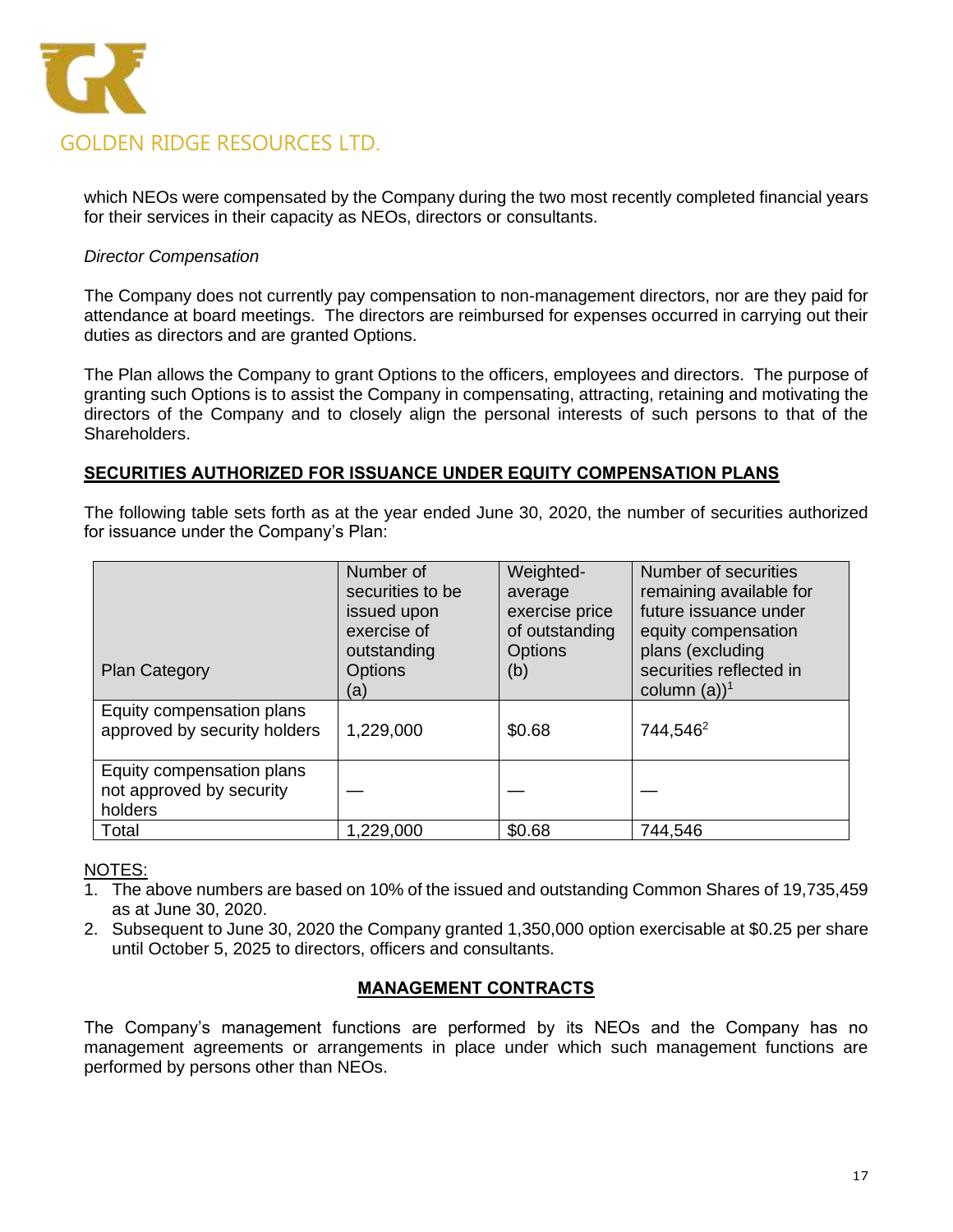

# **INDEBTEDNESS OF DIRECTORS AND EXECUTIVE OFFICERS**

None of the directors, executive officers, and employees, proposed nominees for election as directors or their associates has been indebted to the Company or to any of its subsidiaries nor has any of these individuals been indebted to another entity which indebtedness is the subject of a guarantee, support agreement, letter of credit or similar arrangement or understanding provided by the Company or any of its subsidiaries for the financial year ended June 30, 2020.

As of the date of this Circular, the aggregate indebtedness of directors and executive officers to the Company outstanding is:

| <b>AGGREGATE INDEBTEDNESS (\$)</b>                                                                       |                 |      |  |  |
|----------------------------------------------------------------------------------------------------------|-----------------|------|--|--|
| To the Company or Golden<br><b>To Another Entity</b><br><b>Purpose</b><br><b>Ridge Resources Ltd. NV</b> |                 |      |  |  |
| <b>Share Purchases</b>                                                                                   | $$36,000^{(1)}$ | Nil. |  |  |
| Other                                                                                                    | Nil.            | Nil. |  |  |

(1) \$9,000 is owed by Duane Lo, a director of the Company, for the purchase of 120,000 units of the Company ("Units") pursuant to the loan agreement of which \$9,000 has been repaid to date; \$9,000 is owed by Elston Johnston, the a director of the Company, for the purchase of 120,000 Units pursuant to a loan agreement, of which \$9,000 has been repaid to date; 9,000 is owed by William Lindqvist a director of the Company, for the purchase of 120,000 Units pursuant to a loan agreement of which \$9,000 has been repaid to date; and 9,000 is owed by Lawrence Nagy, a director of the Company, for the purchase of 120,000 Units s pursuant to a loan agreement of which \$9,000 has been repaid to date. Each Unit consists of one common share of the Company and one-half of one common share purchase warrant, each whole warrant entitling the holder to purchase one additional common share at a price of \$0.25 until July 24, 2022. Each loan agreement is secured by a share pledge agreement between the Company and the applicable director or executive officer.

# **INTEREST OF INFORMED PERSONS IN MATERIAL TRANSACTIONS**

Except as otherwise disclosed herein or as previously disclosed in an information circular of the Company, no informed person (i.e. insider) of the Company, no proposed director of the Company, and no associate or affiliate of any informed person or proposed director has had any material interest, direct or indirect, in any transaction since financial year ended June 30, 2020 or in any proposed transaction which has materially affected or would materially affect the Company or any of its subsidiaries.

# **INFORMATION ON CORPORATE GOVERNANCE**

The following information of the Company's Corporate Governance Policy is given in accordance with Form 58-101F2 of National Instrument 58-101.

# **Board of Directors**

The Board is currently composed of five directors, and it is proposed that four directors will be nominated at the Meeting.

Form 58-101F2 suggests that the board of directors of every listed company should be constituted with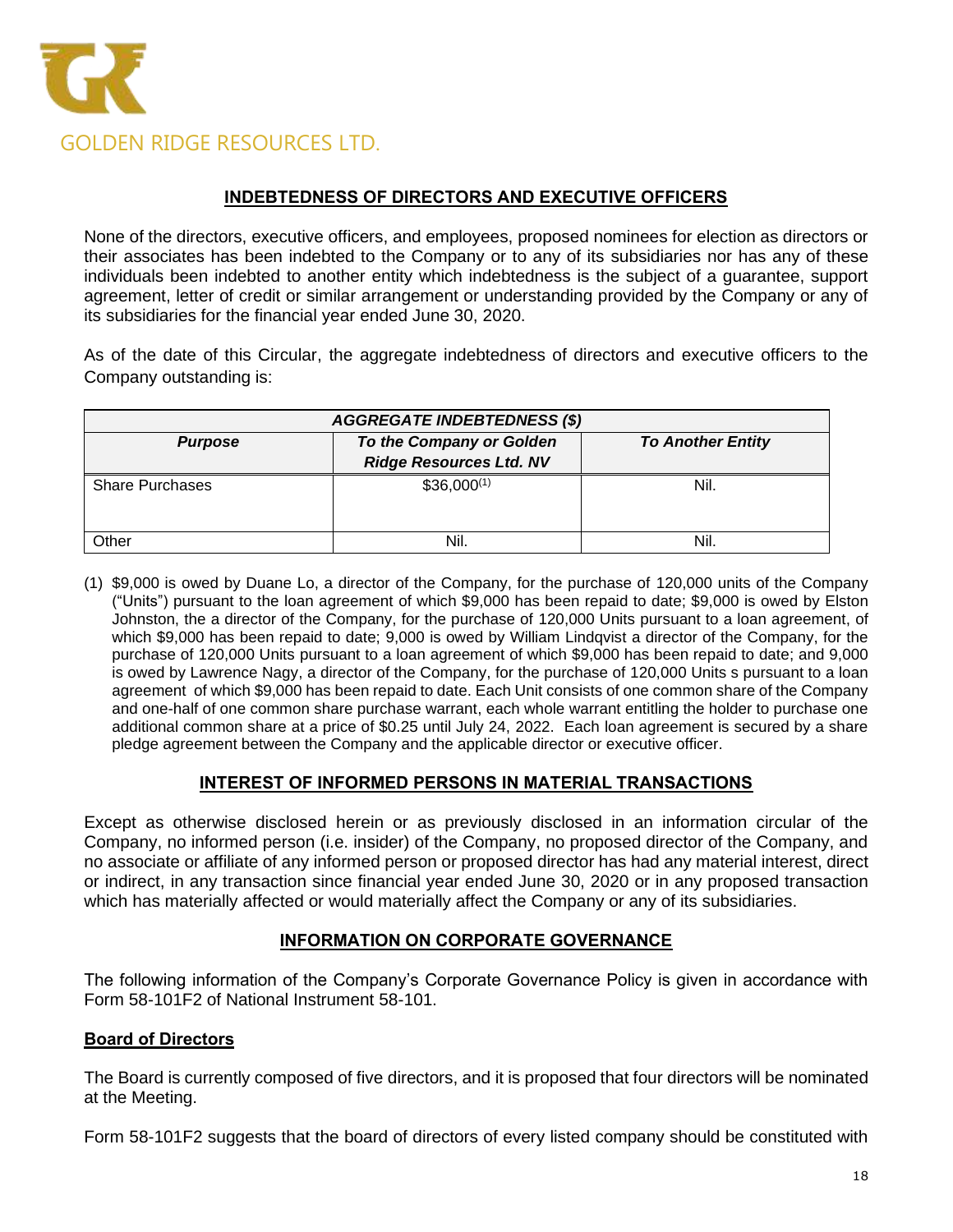

a majority of individuals who qualify as "independent" directors under NI 58-101, which provides that a director is independent if he or she has no direct or indirect "material relationship" with the Company. "Material relationship" is defined as a relationship which could, in the view of the Company's Board, be reasonably expected to interfere with the exercise of a director's independent judgment.

Of the proposed nominees, one nominee, Michael Blady is considered "not independent". Mr. Blady is the current President and CEO and is considered an "inside" or a management director. Each of the remaining three (3) proposed directors are considered by the Board to be "independent", within the meaning of NI 58-101. The independent board determines executive compensation from time to time.

# **Directorships**

The following table sets forth the directors of the Company who currently hold directorships on other reporting issuers:

| Name of Director         | Other Issuer                             |  |
|--------------------------|------------------------------------------|--|
| Michael Blady            | GTEC Holdings Ltd. <sup>(1)</sup>        |  |
|                          | Ridgeline Minerals Corp. <sup>(1)</sup>  |  |
|                          | Carlyle Commodities Corp. <sup>(2)</sup> |  |
| Duane Lo                 | Ridgeline Minerals Corp. <sup>(1)</sup>  |  |
| Larry Nagy               | Damara Gold Corp. . <sup>(1)</sup>       |  |
| <b>William Lindgvist</b> | Damara Gold Corp. . <sup>(1)</sup>       |  |

(1) Listed on the TSX Venture Exchange.

(2) Listed on Canadian Securities Exchange.

# **Orientation and Continuing Education**

The Board does not have a formal orientation and education program for new directors. Upon joining the Board, each director is provided with an orientation program regarding the role of the Board, its committees and its directors, and the nature and operation of the Company's current and past business. They are also provided with a copy of the audit committee charter. The Board encourages directors to participate in continuing education opportunities in order to ensure that the directors may maintain or enhance their skills and abilities as directors and maintain a current and thorough understanding of the Company's business.

# **Ethical Business Conduct**

Corporate governance is the structure and process used to direct and manage the business and affairs of a corporation with the objective of enhancing shareholder value. The Board believes that the Company has in place corporate governance practices that are both effective and appropriate to the Company's size and business operations.

To facilitate meeting this responsibility, the Board seeks to foster maintaining a culture of ethical business conduct and social responsibility as critically important. Management consistently strives to instill the Company's principles into the practices and actions of the Company's management and employees.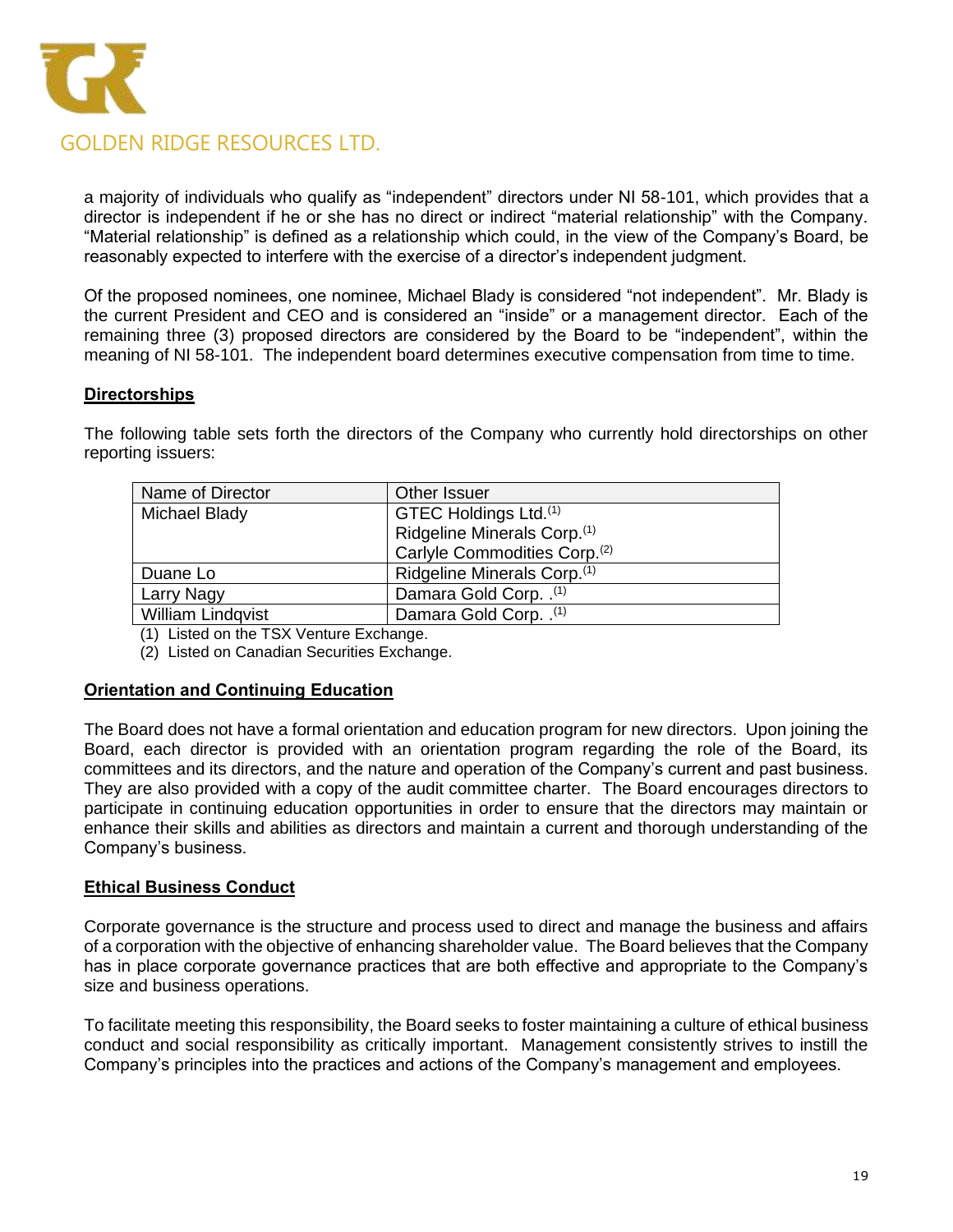

In that regard, the Board adopted a written **Code of Business Conduct** (the "Code") for its directors, officers, employees and consultants. A copy of the Code can be found on the Company website at [www.goldenresources.com](http://www.goldenresources.com/) and has been posted on SEDAR at [www.sedar.com;](http://www.sedar.com/)

#### **Nomination of Directors**

The Board has not established a nominating committee. In circumstances where the Company needs to nominate new directors, current directors put forward candidates to the Board for consideration and potential nomination as a director.

#### **Compensation**

The Company has not yet established a compensation committee and to date, decisions regarding compensation for the directors and the executive officers have been made by the independent board members.

#### **Other Board Committees**

The Company has no committees other than the audit committee. The Company is small and until now the duties of the recommended committees have been performed by the plenary Board. Going forward, upon the expansion in the size of the Board, the Board will review its corporate governance practices and consider, among other matters, whether it would be desirable to establish additional committees of the Board.

#### **Assessments**

The Board has not yet established a formal performance review process for assessing the effectiveness of the Board, the audit committee or the individual directors. It is expected that the contributions of an individual director are informally monitored by the other Board members, having in mind the business strengths of the individual and the reasons for which the individual was nominated for appointment to the Board. The Company will continue to develop its approach to corporate governance in light of its own circumstances and what are recognized as best practices in this area.

#### *DISCLOSURE BY VENTURE ISSUERS*

NI 52-110F2 requires the Company as a 'venture issuer' to disclose annually in its information circular the following information concerning the audit committee and its relationship with its independent auditors.

#### **Audit Committee Charter**

The audit committee is governed by its charter, which is set out in the attached Schedule "A" of this Circular.

#### **Composition of the Audit Committee**

A member of the audit committee is independent if the member has no direct or indirect material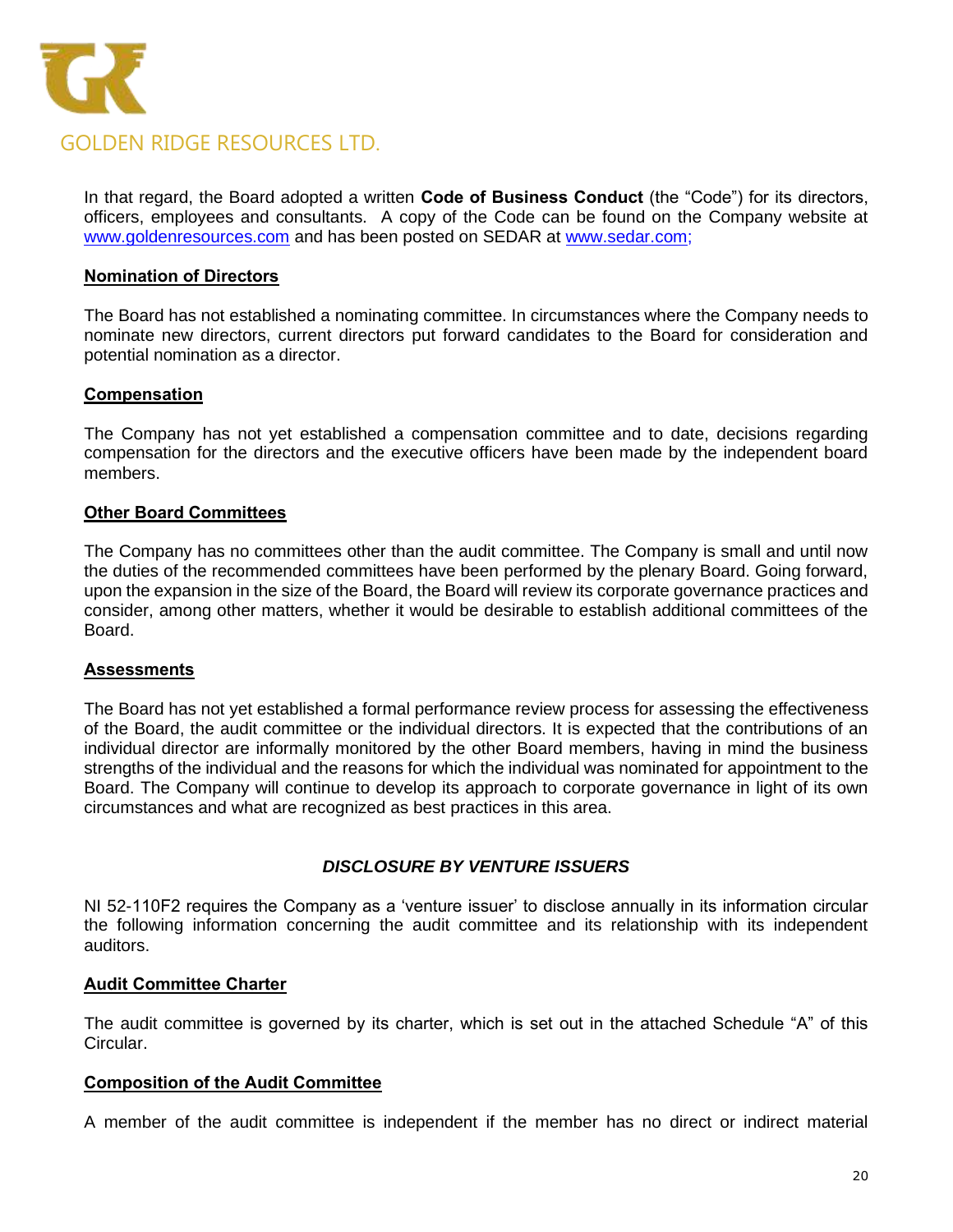

relationship with the Company. A material relationship means a relationship which could, in the view of an issuer's board of directors, reasonably interfere with the exercise of a member's independent judgment or is one of the relationships that is deemed material, which are described above under *Board of Directors*.

A member of the audit committee is considered financially literate if he or she has the ability to read and understand a set of financial statements that present a breadth and level of complexity of accounting issues that are generally comparable to the breadth and complexity of the issues that can reasonably be expected to be raised by the Company's financial statements.

The current members of the audit committee are Duane Lo, William Lindqvist and Lawrence Nagy. All members of the audit committee are financially literate, and Messer's Low and Lindqvist are considered independent. Mr. Nagy considered independent pursuant to section 1.4 of 52-110 however due to the consulting paid described in *General Statement of Compensation – Venture Issuer* fees Mr. Nagy does not meet the further independence of section 1.5 of 52-110. The Board does not believe this to interfere with the Mr. Nagy's ability to exercise their independent judgement.

# **Relevant Education and Experience**

*Lawrence Nagy, B.A. Geology* has over 40 years of experience in the mineral resource industry. He obtained a B.A. degree in Geology from the University of Saskatchewan in 1966 before spending the next 16 years working for Cominco Ltd. on projects in western Canada and Australia and was a cofounder of Keewatin Engineering Ltd., a Vancouver-based geological consulting company responsible for managing exploration projects worldwide. Mr. Nagy provides broad international mineral exploration experience through his past management of a variety of successful junior resource companies, including Loki Gold Corp., Oliver Gold Corp. and Brett Resources Ltd and Damara Gold Corp.

*William Lindqvist*, *Ph.D* served as Vice President of Exploration for Homestake Mining Company and the Executive General Manager of Exploration for Newcrest Mining Limited. Mr. Lindqvist has a Ph.D in Applied Geology from the Royal School of Mines in London. Additionally Mr Lindqvist has served as director and a member of audit committees over the past several years for Canadian public companies and has developed an understanding of financial reporting sufficient to enable him to act as a member of the Audit Committee.

*Duane Lo, Chartered Accountant* has over 19 years of experience in accounting and financial management, including 15 years in the financing, management and administration of mining operations and development projects in Brazil, Africa and other jurisdictions. He was previously the Executive Vice President and Chief Financial Officer of Luna Gold Corp. and Corporate Controller for First Quantum Minerals Ltd. Mr. Lo was also employed at Deloitte in the assurance and advisory practice. He holds a Canadian Chartered Accountant designation from the Institute of Chartered Accountants of British Columbia.

# **Audit Committee Oversight**

At no time since the commencement of the Company's most recently completed financial year was a recommendation of the Audit Committee to nominate or compensate an external auditor not adopted by the Board.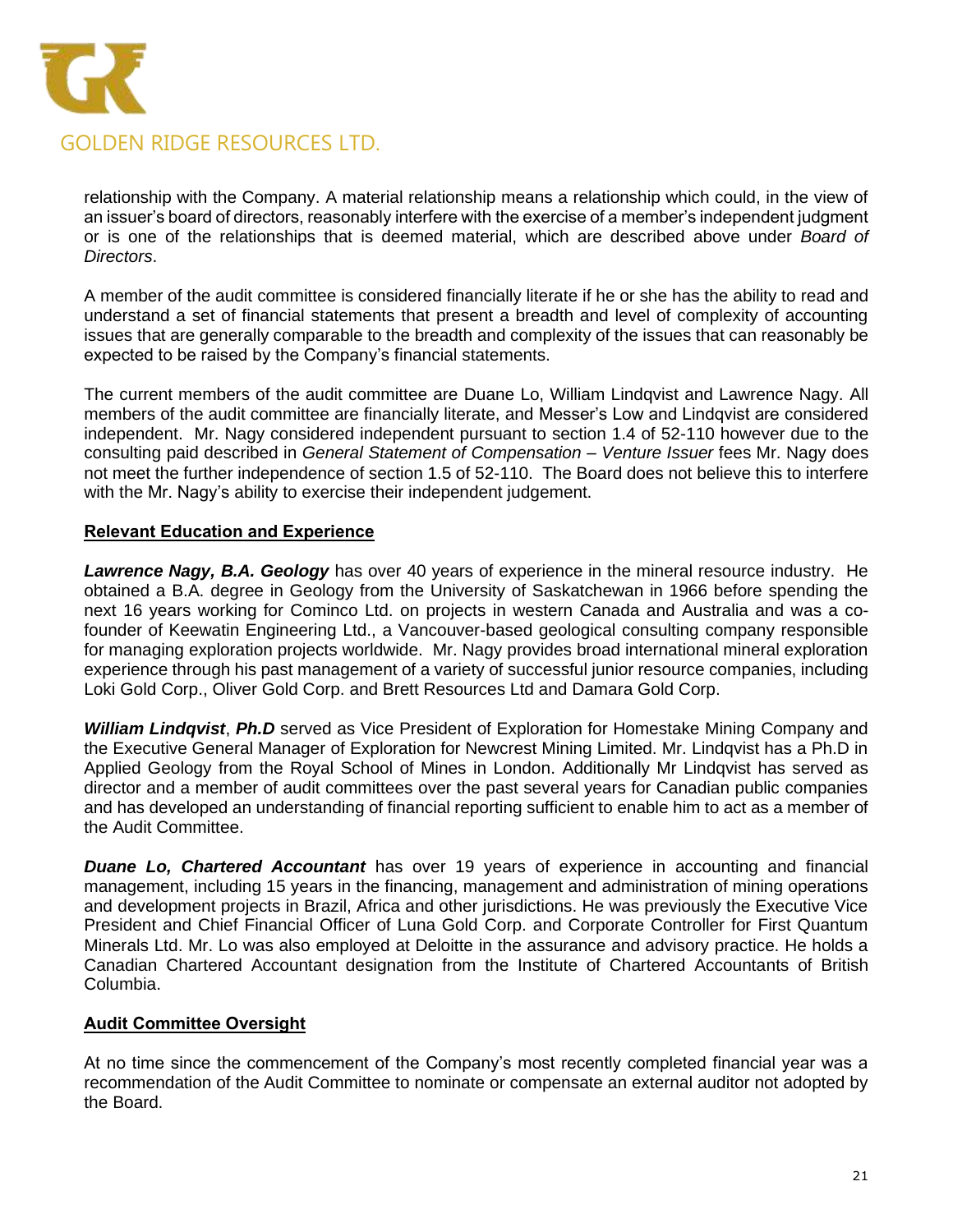

# **Reliance on Certain Exemptions**

At no time since the commencement of the Company's most recently completed financial year has the Company relied on the exemption in Section 2.4 NI 52-110 *(De Minimis Non-audit Services)*, or an exemption from NI 52-110, in whole or in part, granted under Part 8 of NI 52-110 *(Exemptions)*.

### **Pre-Approval Policies and Procedures**

As at the date of this Circular, the Audit Committee has not adopted any specific policies or procedures for the engagement of non-audit services.

#### **External Auditor Service Fees (By Category)**

The aggregate fees billed by the Company's external auditors in each of the last two fiscal years for audit fees are as follows:

| Financial<br>Year<br>Ending | <b>Audit Fees</b> | Audit<br>Related<br>Fees | Tax Fees | All Other Fees |
|-----------------------------|-------------------|--------------------------|----------|----------------|
| June 30, 2020               | \$29,355          | <b>SNil</b>              | \$4,200  | <b>SNil</b>    |
| June 30, 2019               | \$39,751          | \$Nil                    | \$4,200  | <b>SNil</b>    |

 $\overline{1}$  The Audit Fees are fees billed by the Company's external auditor for services provided in auditing the annual financial statements.

- <sup>2</sup> Audit Related Fees are fees billed for assurance and related services by the Company's external auditor that are reasonably related to the performance of the audit or review of the Company`s financial statements.
- $3$  Tax Fees are fees billed by the external auditor for tax compliance, tax advice and planning.
- <sup>4</sup> All Other Fees are fees billed by the external auditor for products and services not included in the categories described above.

# **Exemption for Venture Issuers**

The Company is a "venture issuer" as defined in NI 52-110 and is relying on the exemption contained in Section 6.1 of NI 52-110, which exempts the Company from the requirements of Parts 3 *(Composition of the Audit Committee) and* Part 5 (*Reporting Obligations*) of NI 52-110.

# **OTHER MATTERS**

Management of the Company is not aware of any other matter to come before the Meeting other than as set forth in the notice of Meeting. If any other matter properly comes before the Meeting, it is the intention of the persons named in the enclosed form of proxy to vote the shares represented thereby in accordance with their best judgment on such matter.

# **ADDITIONAL INFORMATION**

Additional information relating to the Company is available through the internet on the Canadian System for Electronic Document Analysis and Retrieval (SEDAR) which can be accessed at *[www.sedar.com](http://www.sedar.com/)*. Comparative financial information on the Company for the year ended June 30, 2020 and 2019, together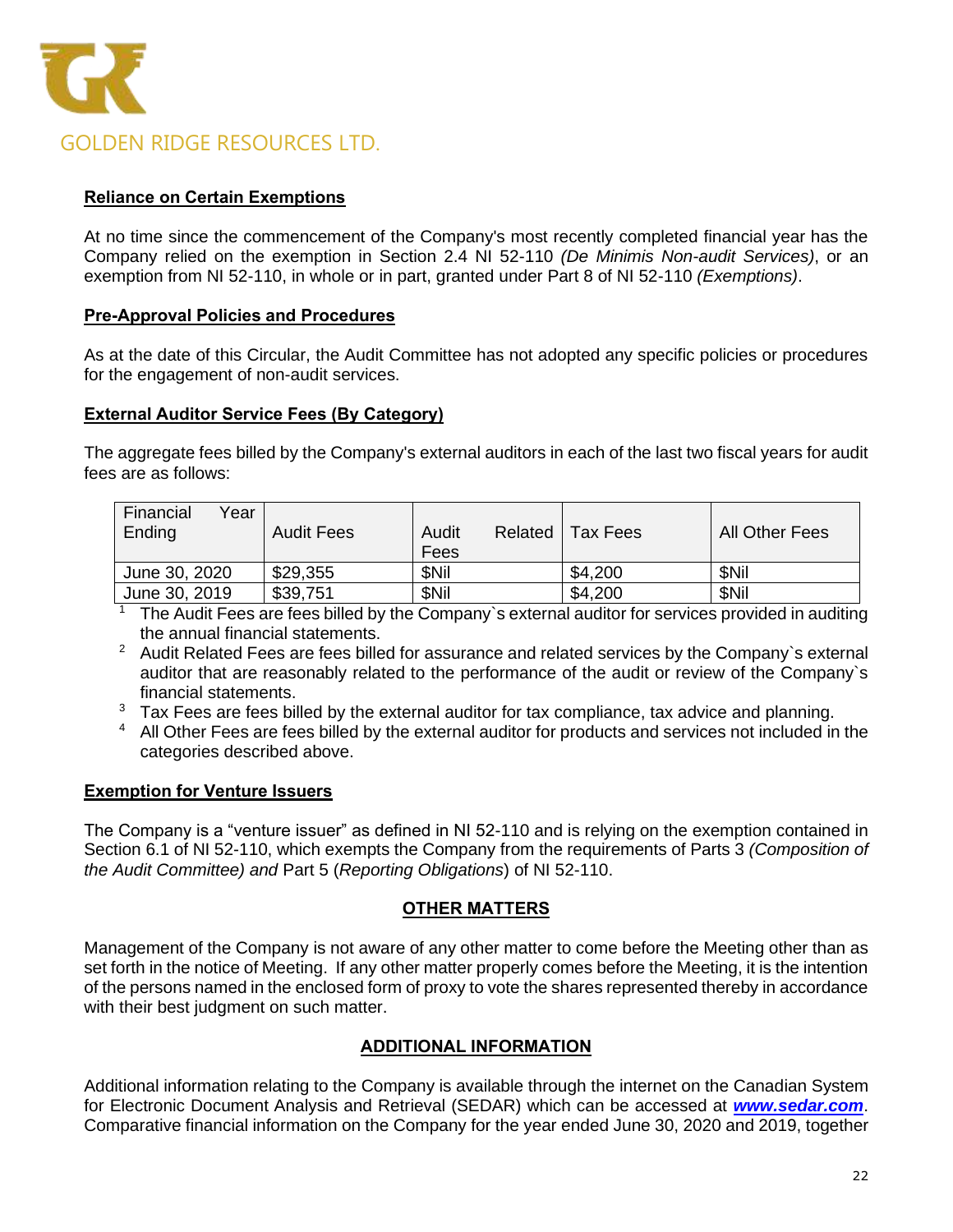

with the auditors' report thereon and management discussion and analysis of the Company will be presented at the Meeting and which can also be accessed at *[www.sedar.com](http://www.sedar.com/)*. Shareholders may request copies of the Company's financial statements and MD&A by contacting the Company at Suite 335 – 1632 Dickson Avenue Kelowna, BC V1Y 7T2.

# **BOARD APPROVAL**

The content and sending of this Circular has been approved by the Company's Board. The foregoing contains no untrue statement of a material fact and does not omit to state a material fact that is required to be stated or that is necessary to make a statement not misleading in the light of the circumstances in which it was made.

DATED at Kelowna, British Columbia, this 18<sup>th</sup> day of May 2021

# **BY ORDER OF THE BOARD OF DIRECTORS**

# *"Michael Blady"*

**\_\_\_\_\_\_\_\_\_\_\_\_\_\_\_\_\_\_\_\_\_\_\_\_\_\_\_\_ Michael Director, President and CEO**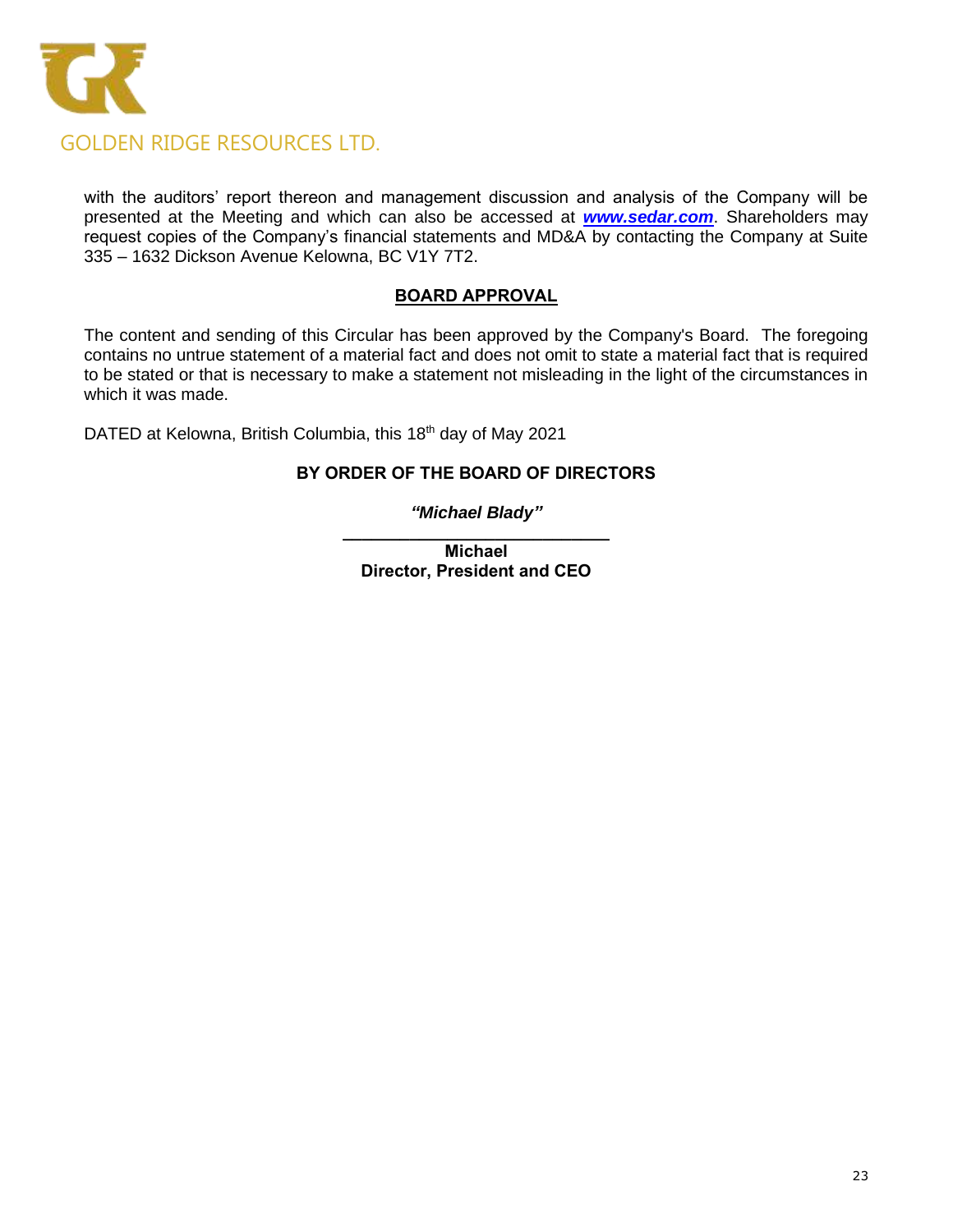

# **SCHEDULE "A"**

### **THE AUDIT COMMITTEE'S CHARTER**

#### *Purpose*

The overall purpose of the Audit Committee (the "**Committee**") of GOLDEN RIDGE RESOURCES LTD. (the "**Company**") is to ensure that the Company's management has designed and implemented an effective system of internal financial controls, to review and report on the integrity of the consolidated financial statements and related financial disclosure of the Company, and to review the Company's compliance with regulatory and statutory requirements as they relate to financial statements, taxation matters and disclosure of financial information. It is the intention of the Board that through the involvement of the Committee, the external audit will be conducted independently of the Company's Management to ensure that the independent auditors serve the interests of Shareholders rather than the interests of Management of the Company. The Committee will act as a liaison to provide better communication between the Board and the external auditors. The Committee will monitor the independence and performance of the Company's independent auditors.

#### *Composition, Procedures and Organization*

- (1) The Committee shall consist of at least three members of the Board of Directors (the "**Board**").
- (2) At least two (2) members of the Committee shall be independent1 and the Committee shall endeavour to appoint a majority of independent directors to the Committee, who in the opinion of the Board, would be free from a relationship which would interfere with the exercise of the Committee members' independent judgment. At least one (1) member of the Committee shall have accounting or related financial management expertise. All members of the Committee that are not financially literate will work towards becoming financially literate to obtain a working familiarity with basic finance and accounting practices applicable to the Company. For the purposes of this Charter, an individual is financially literate if he or she has the ability to read and understand a set of financial statements that present a breadth and level of complexity of accounting issues that are generally comparable to the breadth and complexity of the issues that can reasonably be expected to be raised by the Company's financial statements.
- (3) All of the members of the Committee shall be "financially literate"2.
- (4) The Board, at its organizational meeting held in conjunction with each annual general meeting of the shareholders, shall appoint the members of the Committee for the ensuing year. The Board may at any time remove or replace any member of the Committee and may fill any vacancy in the Committee.
- (5) Unless the Board shall have appointed a chair of the Committee, the members of the Committee shall elect a chair and a secretary from among their number.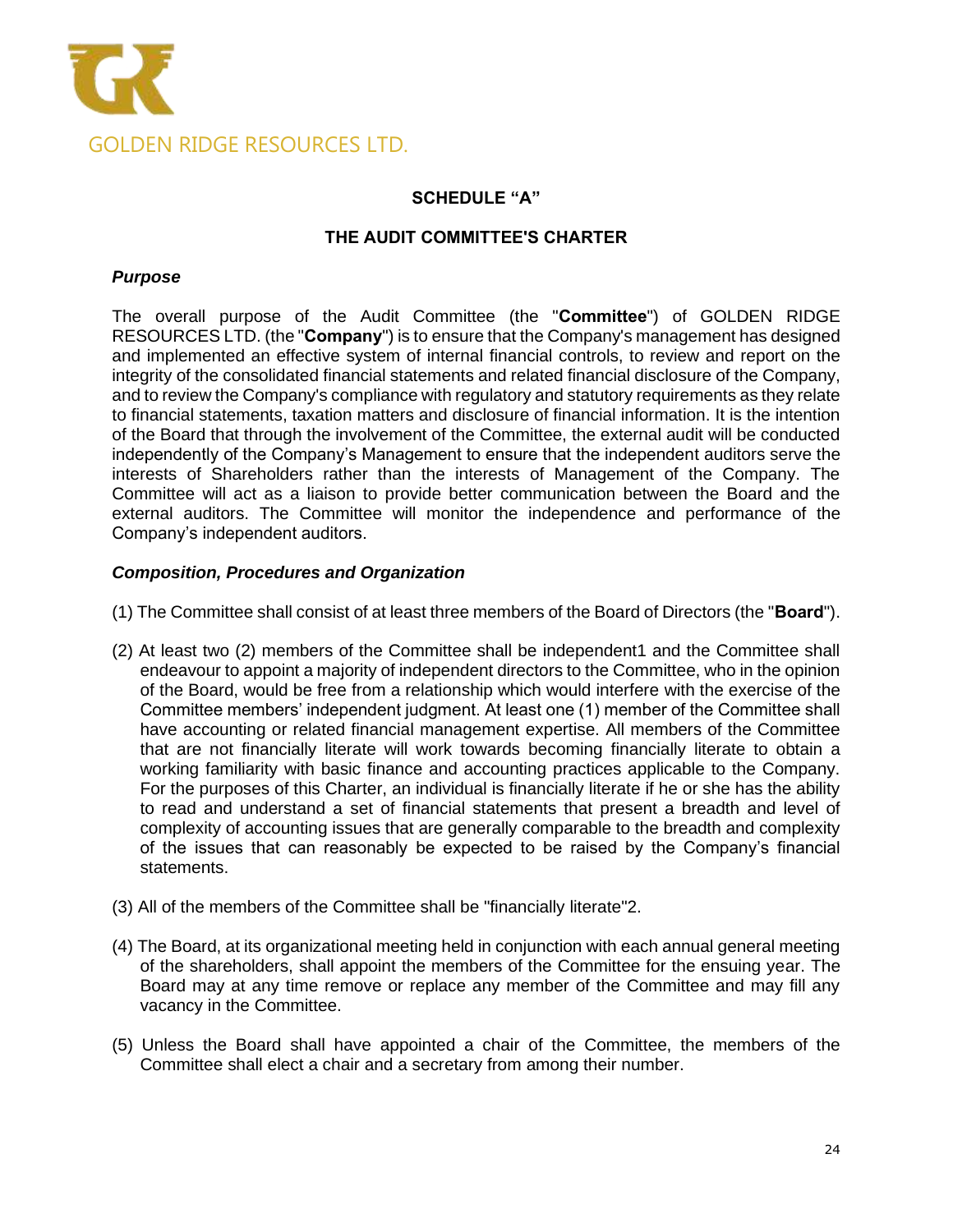

- (6) The quorum for meetings shall be a majority of the members of the Committee, present in person or by telephone or other telecommunication device that permits all persons participating in the meeting to speak and to hear each other.
- (7) The Committee shall have access to such officers and employees of the Company and to the Company's external auditors, and to such information respecting the Company, as it considers to be necessary or advisable in order to perform its duties and responsibilities.
	- *1 "Independent" member of an audit committee means a member who has no direct or indirect material relationship with the Company. A "material relationship" means a relationship which could, in the view of the Company's Board of Directors, reasonably interfere with the exercise of a member's independent judgment.*
	- *2 "Financially literate" individual is an individual who has the ability to read and understand a set of financial statements that present a breadth and level of complexity of accounting issues that are generally comparable to the breadth and complexity of the issues that can reasonably be expected to be raised by the Company's financial statements.*
- (8) Meetings of the Committee shall be conducted as follows:

(A) the Committee shall meet at least four times annually at such times and at such locations as may be requested by the chair of the Committee. The external auditors or any member of the Committee may request a meeting of the Committee;

(B) the external auditors shall receive notice of and have the right to attend all meetings of the Committee;

(C) management representatives may be invited to attend all meetings except private sessions with the external auditors; and

- (D) the proceedings of all meetings will be minuted.
- (9) The internal auditors and the external auditors shall have a direct line of communication to the Committee through its chair and may bypass management if deemed necessary. The Committee, through its chair, may contact directly any employee in the Company as it deems necessary, and any employee may bring before the Committee any matter involving questionable, illegal or improper financial practices or transactions.
- (10) Any member of the Committee may be removed or replaced at any time by the Board and shall cease to be a member of the Committee on ceasing to be a director. The Board may fill vacancies on the Committee by election from among its number. If and whenever a vacancy shall exist on the Committee, the remaining members may exercise all its powers so long as a quorum remains in office. Subject to the above, each member of the Committee shall hold office as such until the next Annual General Meeting of the Shareholders after his/her election.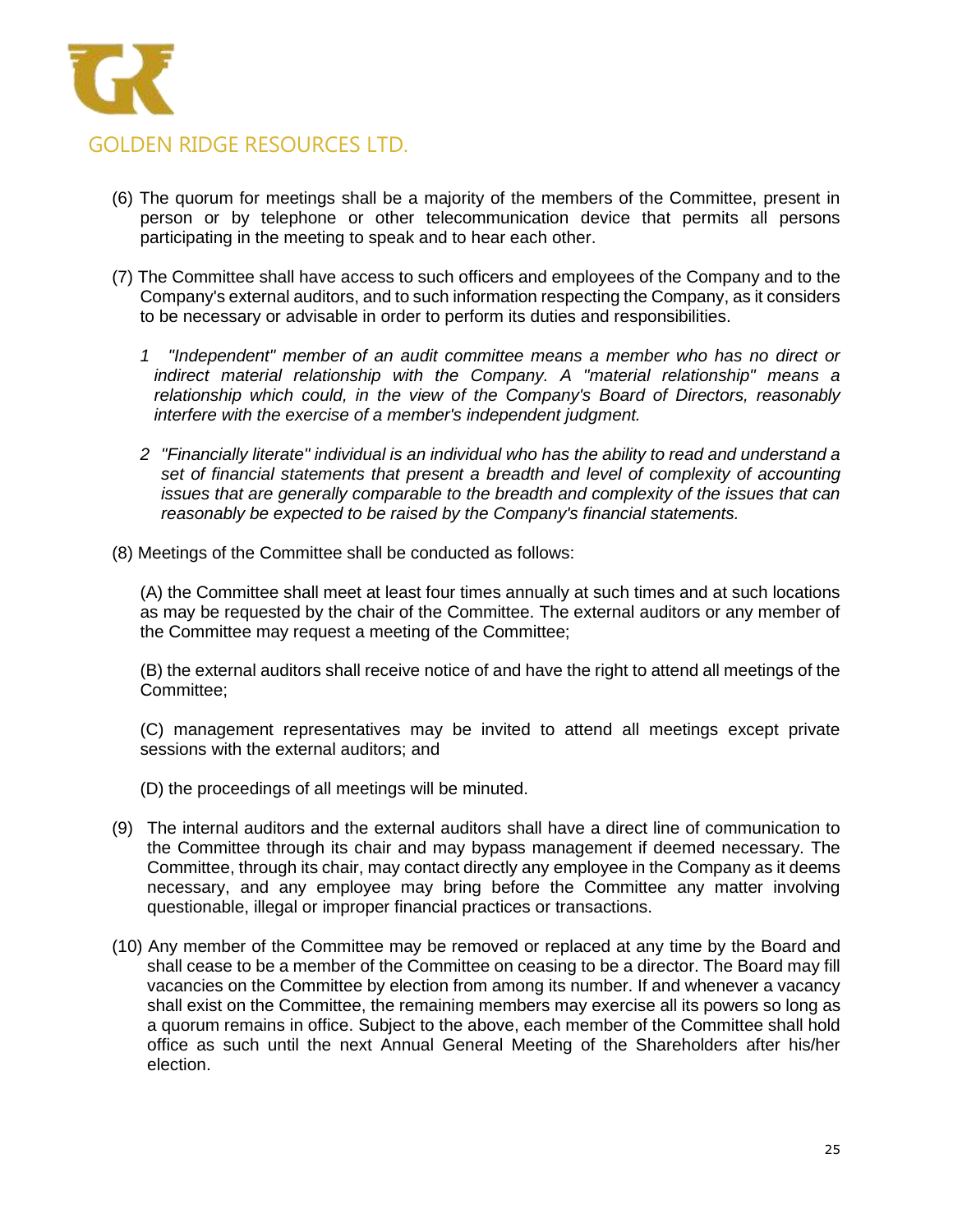

(11) The members of the Committee shall be entitled to receive such remuneration for acting as members of the Committee as the Board may from time to time determine.

### *Roles and Responsibilities*

(1) The overall duties and responsibilities of the Committee shall be as follows:

(A) to assist the Board in the discharge of its responsibilities relating to the Company's accounting principles, reporting practices and internal controls and its approval of the Company's annual and quarterly consolidated financial statements and related financial disclosure;

(B) to establish and maintain a direct line of communication with the Company's internal and external auditors and assess their performance;

(C) to ensure that the management of the Company has designed, implemented and is maintaining an effective system of internal financial controls; and

- (D) to report regularly to the Board on the fulfilment of its duties and responsibilities.
- (2) The duties and responsibilities of the Committee as they relate to the external auditors shall be as follows:

(A) to recommend to the Board a firm of external auditors to be engaged by the Company, and to verify the independence of such external auditors;

(B) to review and approve the fee, scope and timing of the audit and other related services rendered by the external auditors;

- (C) review the audit plan of the external auditors prior to the commencement of the audit;
- (D) approve in advance provision by the external auditors of services other than auditing;
- (E) to review with the external auditors, upon completion of their audit:
	- (i) contents of their report;
	- (ii) scope and quality of the audit work performed;
	- (iii) adequacy of the Company's financial and auditing personnel;
	- (iv) co-operation received from the Company's personnel during the audit;
	- (v) internal resources used;
	- (vi) significant transactions outside of the normal business of the Company;
	- (vii) significant proposed adjustments and recommendations for improving internal accounting controls, accounting principles or management systems; and
	- (viii) the non-audit services provided by the external auditors;
- (F) to discuss with the external auditors the quality and not just the acceptability of the Company's accounting principles;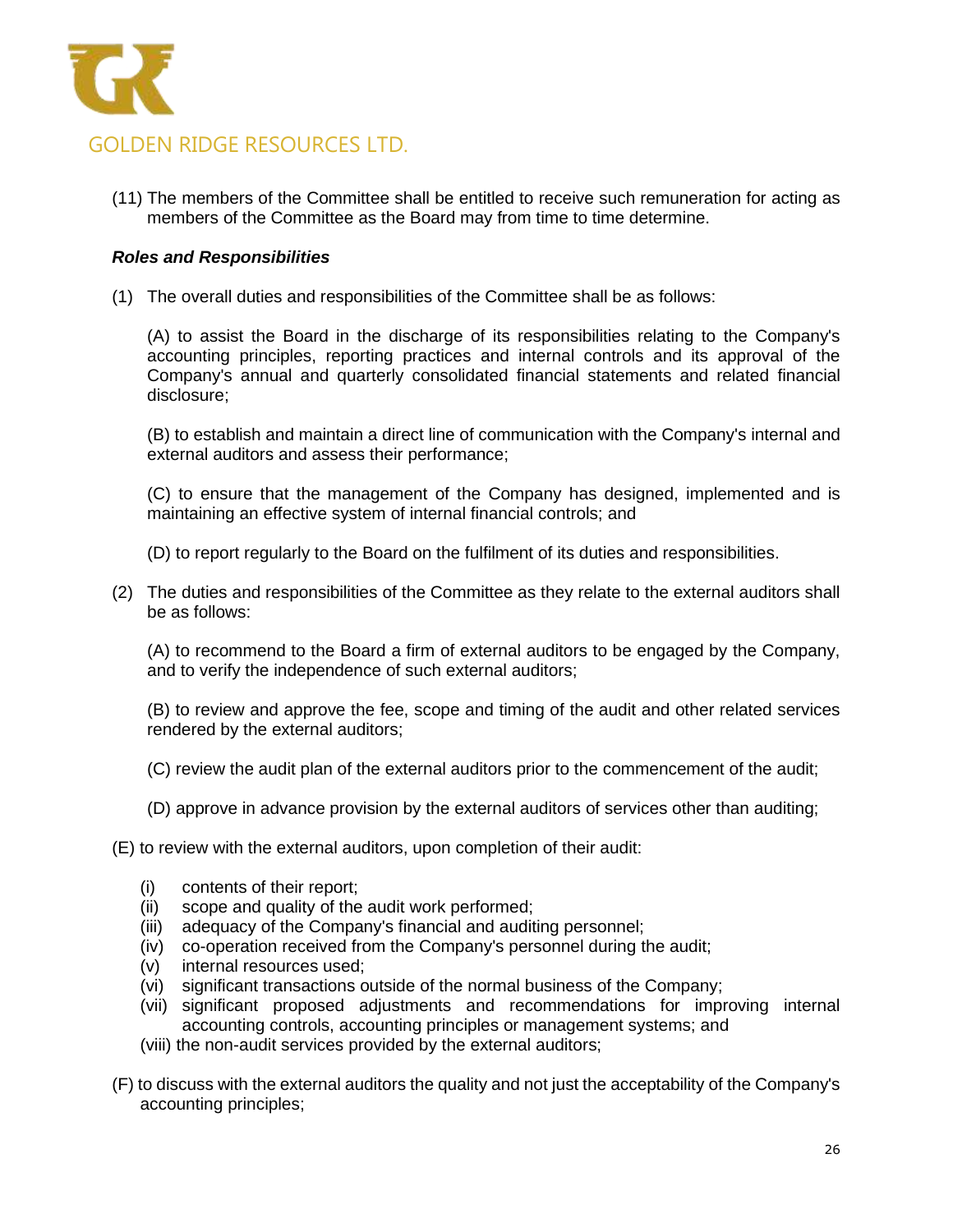

- (G) to implement structures and procedures to ensure that the Committee meets the external auditors on a regular basis in the absence of management; and
- (H) review any significant disagreements between management and the external auditor regarding financial reporting.
- (3) The duties and responsibilities of the Committee as they relate to the Company's internal auditors are to:

(A) periodically review the internal audit function with respect to the organization, staffing and effectiveness of the internal audit department;

(B) review and approve the internal audit plan; and

(C) review significant internal audit findings and recommendations, and management's response thereto.

(4) The duties and responsibilities of the Committee as they relate to the internal control procedures of the Company are to:

(A) review the appropriateness and effectiveness of the Company's policies and business practices which impact on the financial integrity of the Company, including those relating to internal auditing, insurance, accounting, information services and systems and financial controls, management reporting and risk management;

(B) review any unresolved issues between management and the external auditors that could affect the financial reporting or internal controls of the Company; and

(C) periodically review the Company's financial and auditing procedures and the extent to which recommendations made by the internal audit staff or by the external auditors have been implemented.

(5) The Committee is also charged with the responsibility to:

(A) review the Company's quarterly statements of earnings, including the impact of unusual items and changes in accounting principles and estimates and report to the Board with respect thereto;

(B) review and approve the financial sections of:

- (i) the annual report to Shareholders;
- (ii) the annual information form, if required;
- (iii) annual and interim MD&A;
- (iv) prospectuses;
- (v) news releases discussing financial results of the Company; and
- (vi) other public reports of a financial nature requiring approval by the Board and report to the Board with respect thereto;